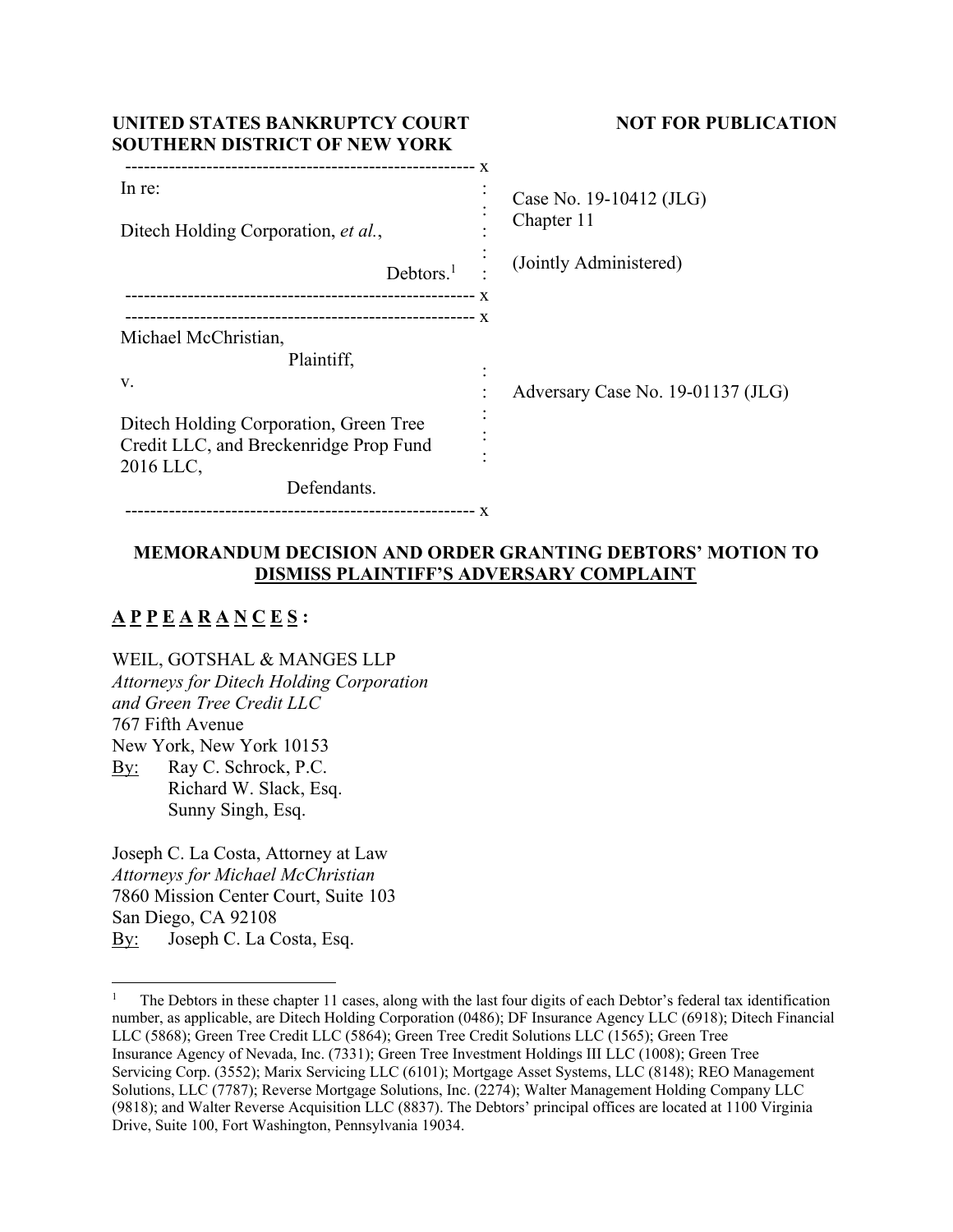# **HON. JAMES L. GARRITY, JR. U.S. BANKRUPTCY JUDGE**

#### **Introduction**<sup>2</sup>

 In 2005, Michael McChristian (the "Plaintiff") purchased the premises located at 11118 Ironwood Drive, San Diego, California (the "Property"). He financed the acquisition with a loan from Homecoming Financial Network Inc. ("Homecomings"). In that transaction, the Plaintiff executed a promissory note (the "Note") and a deed of trust (the "Deed of Trust") to secure payment of the Note. Green Tree Servicing LLC ("Green Tree") is the assignee of the Deed of Trust.<sup>3</sup> In January 2019, Clear Recon Corp., as trustee under the Deed of Trust, sold the Property to Breckenridge Property Fund 2016 LLC ("Breckenridge") at a nonjudicial foreclosure sale. Breckenridge subsequently sued the Plaintiff in the California Superior Court to evict him from the Property. The Plaintiff resolved that litigation by stipulating to the entry of judgement by the state court in favor of Breckenridge which, without limitation, vested Breckenridge with title to the Property, and pursuant to which he surrendered possession of the Property to Breckenridge.

 In this adversary proceeding, the Plaintiff is suing Green Tree, Ditech Holding Corporation Mortgage, LLC ("Ditech," with Green Tree, the "Ditech Defendants") and Breckenridge (with the Ditech Defendants, the "Defendants"), to unwind the foreclosure sale on the grounds that the assignments of the Deed of Trust were defective and, as such, the seller lacked authority to sell the Property. He also seeks damages from the Ditech Defendants

<sup>2</sup> Capitalized terms used but not otherwise defined in the Introduction shall have the meanings ascribed to them herein. References herein to "ECF No. " are to documents filed in the electronic docket in these jointly administered cases *In re Ditech*, Case No. 19-10412 (the "Chapter 11 Cases"). References to documents filed in this adversary case, *Michael McChristian v. Ditech Holding Corporation, et. al,* Adversary Case No. 19-01137, shall be cited as "[AP ECF No. ]".

<sup>3</sup> Green Tree Credit LLC is named as a defendant in the Complaint, but the Corporate Assignment of Deed of Trust, annexed as Exhibit C to the Slack Declaration, names Green Tree Servicing LLC as the assignee of the Deed of Trust. The Court understands that the Plaintiff is suing Green Tree Servicing LLC.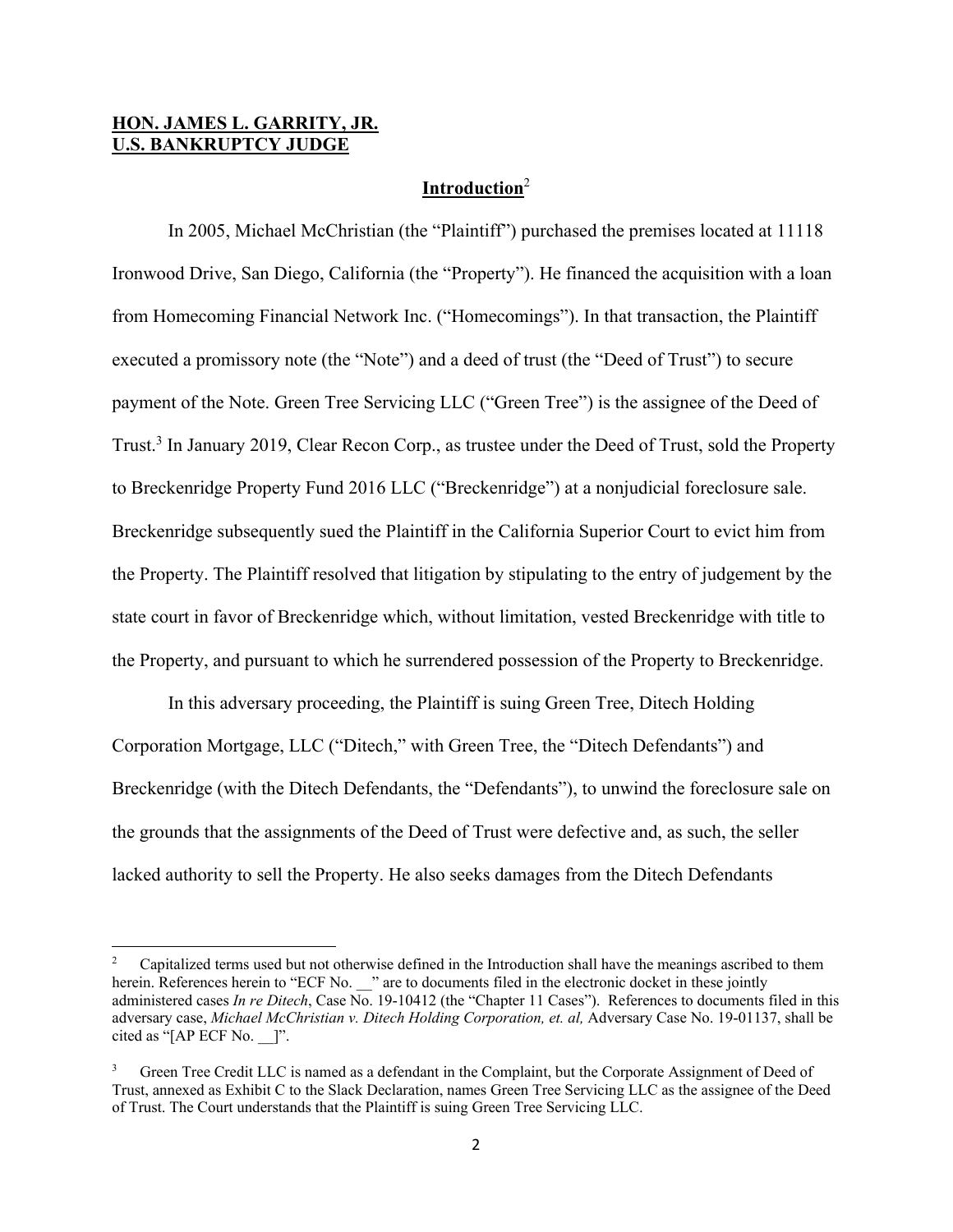occasioned by their alleged negligence and bad acts prior to the foreclosure sale in servicing the Note. The Plaintiff, through his counsel of record, filed a proof of claim in these Chapter 11 Cases which, as amended, seeks \$5 million in damages based on "Litigation." One or both of the Ditech Defendants are named defendants in each of the nine counts alleged in support of the Complaint. Two of the counts seek monetary damages; the remaining counts seek different forms of equitable relief.

 The matter before the Court is the Ditech Defendants' motion pursuant to Rule 12(b)(6) of the Federal Rules of Civil Procedure ("Rule  $12(b)(6)$ ")<sup>4</sup> to dismiss the Complaint, with prejudice (the "Motion").<sup>5</sup> In support of the Motion, the Ditech Defendants assert that the Complaint is procedurally improper because claims for money damages for prepetition conduct are properly brought through the bankruptcy claims resolution process in these Chapter 11 Cases, not in an adversary proceeding. They maintain that since the Plaintiff has filed a \$5 million proof of claim based on "Litigation," which he filed simultaneously with the commencement of this adversary proceeding, he has acknowledged that all the claims at issue in the Complaint, can be reduced to a monetary judgment and, as such, the Court should dismiss the Complaint, in favor of the claims resolution process. They also contend that the claims that Plaintiff purports to assert in the Complaint are barred by application of the doctrines of *res judicata* and judicial estoppel. The Plaintiff opposes the Motion.<sup>6</sup>

<sup>4</sup> Rule 12(b)(6) is made applicable herein by Rule 7012 of the Federal Rules of Bankruptcy Procedure (the "Bankruptcy Rules").

<sup>5</sup> *See Debtors' Motion to Dismiss Plaintiff's Adversary Complaint* [AP ECF No. 12]. *See also Declaration of Richard W. Slack in Support of Debtors' Motion to Dismiss Plaintiff's Adversary Complaint* [AP ECF No. 12-1] (the "Slack Declaration").

<sup>6</sup> *See 1) Plaintiff's Opposition to Defendant Ditech Holding Corporation Mortgage, Green Tree Credit LLC Motion to Dismiss the Complaint; 2) Plaintiff's Motion for Permission to File an Amended Complaint* [AP ECF No. 18] (the "Opposition").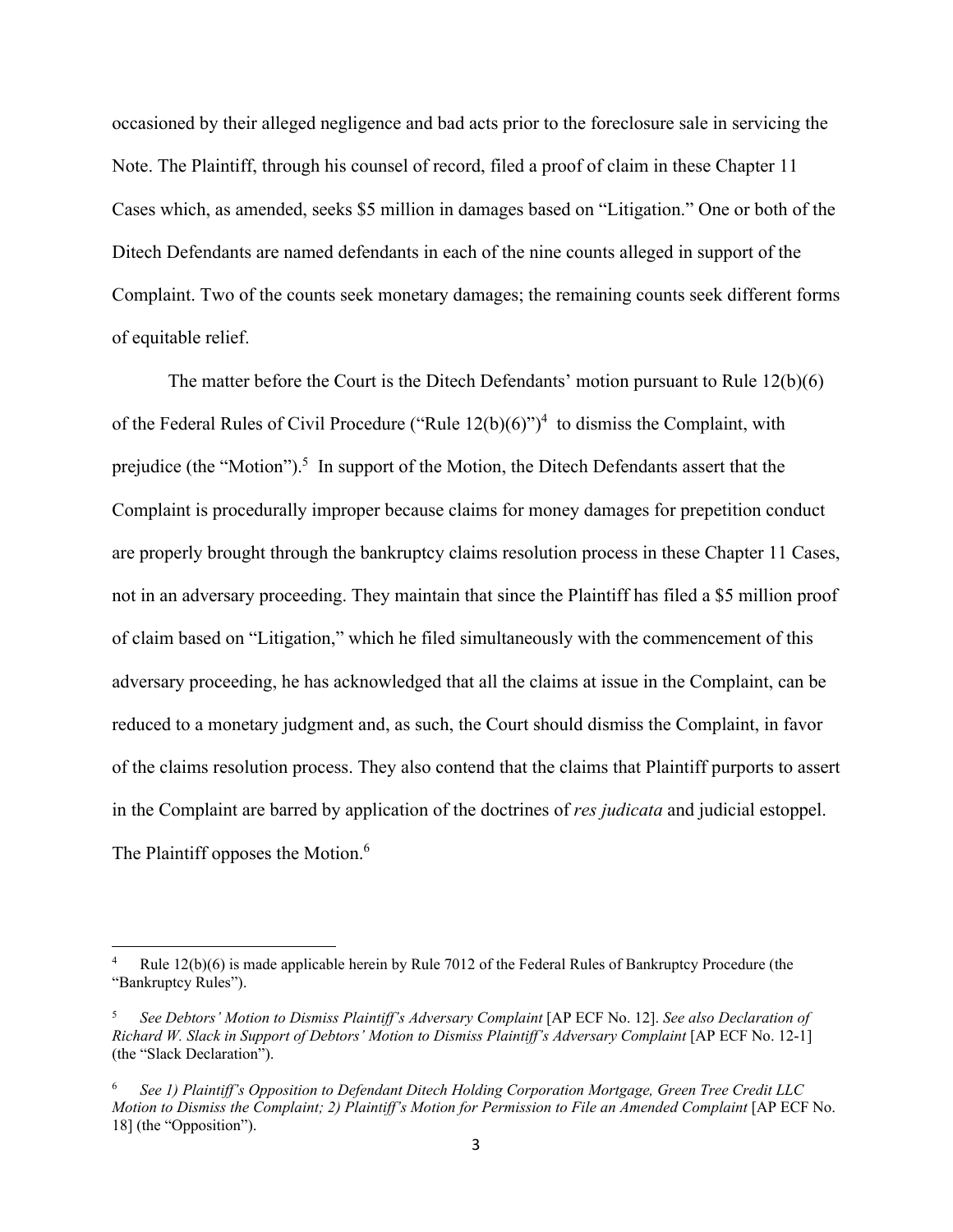For the reasons set forth herein, the Court grants the Motion and dismisses the Complaint, with prejudice.

## **Jurisdiction**

The Court has jurisdiction to consider this matter pursuant to 28 U.S.C. §§ 157 and 1334 and the *Amended Standing Order of Reference* dated January 31, 2012 (Preska, C.J.). This is a core proceeding pursuant to 28 U.S.C. § 157(b).

# **Background**<sup>7</sup>

 On February 18, 2005, Plaintiff executed the Note in the amount of \$326,000.00 to finance the purchase of the Property. As security for the Note, the Plaintiff executed the Deed of Trust which was recorded with the County of San Diego on February 28, 2005. *See* Deed of Trust.<sup>8</sup> The Deed of Trust identified Homecomings as the lender and Mortgage Electronic Registration Systems, Inc. ("MERs") as nominee for the lender and beneficiary of the Deed of Trust. *See id.* Pursuant to an assignment recorded on September 17, 2010, MERs assigned its beneficial interest in the Deed of Trust to GMAC Mortgage, LLC ("GMAC"). *See* Assignment

<sup>7</sup> The purpose of a Rule 12(b)(6) motion is to test the legal sufficiency of a complaint. Accordingly, the facts recited herein are those alleged in the Complaint, which the Court presumes to be true in resolving this Motion. *See Ashcroft v. Iqbal,* 556 U.S. 662, 678 (2009); *see also Roth v. Jennings*, 489 F.3d 499, 509 (2d Cir. 2007) ("In any event, a ruling on a motion for dismissal pursuant to Rule  $12(b)(6)$  is not an occasion for the court to make findings of fact."). In resolving a motion to dismiss, the Court is "free to consider documents that are incorporated into the complaint by reference or attached to the complaint as exhibits, or whose terms and effect are relied upon by the plaintiff in drafting the complaint." *Gryl ex rel. Shire Pharmaceuticals Group PLC v. Shire Pharmaceuticals Group PLC*, 298 F.3d 136, 140 (2d Cir. 2002). *See also Chambers v. Time Warner, Inc.,* 282 F.3d 147, 152–54 (2d Cir. 2002) ("For purposes of this rule, 'the complaint is deemed to include any written instrument attached to it as an exhibit or any statements or documents incorporated in it by reference.'") (citation omitted); *In re Spiegel, Inc*., 337 B.R. 821, 824 (Bankr. S.D.N.Y. 2006) ("Documents whose terms and effect are relied upon by the plaintiff in drafting the complaint may be considered on a motion to dismiss, even if the documents are not submitted as exhibits by the plaintiff.") Moreover, when evaluating the adequacy of a complaint, a court may also consider exhibits that are subject to judicial notice, without converting a motion to dismiss into a motion for summary judgment. *Lee v. City of Los Angeles*, 250 F.3d 668, 689 (9<sup>th</sup> Cir. 2001). A court may take judicial notice of "matters of public record." *Mack v. S. Bay Beer Distributors, Inc.*, 798 F.2d 1279, 1282 (9th Cir. 1986). In reviewing the facts relevant to the Motion, the Court will take judicial notice of the documents in the exhibits annexed to the Slack Declaration.

<sup>8</sup> A copy of the Deed of Trust is annexed as Exhibit A to the Slack Declaration.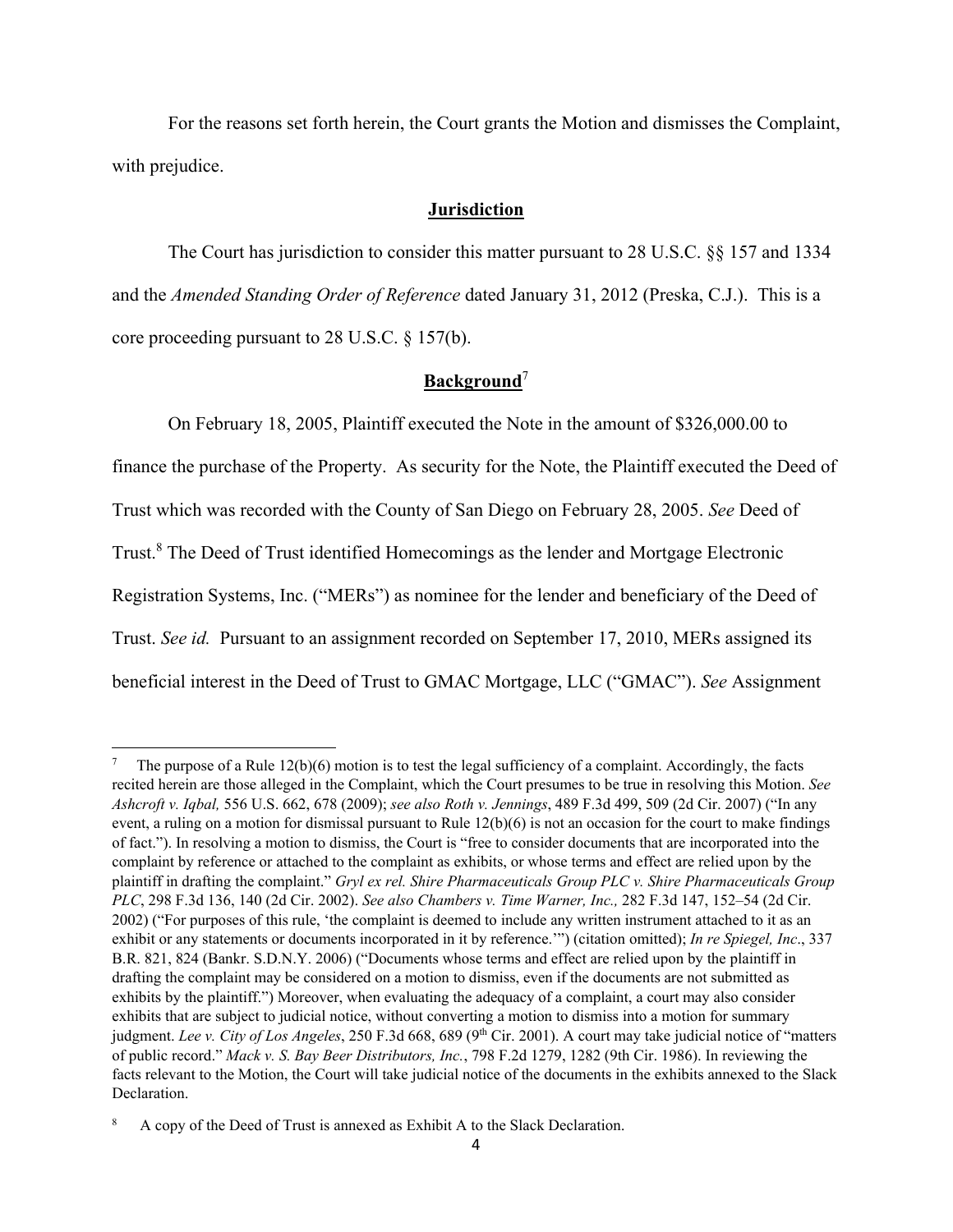of Deed of Trust.<sup>9</sup> In turn, on February 16, 2015, GMAC assigned the Deed of Trust to Green Tree. *See* Corporate Assignment of Deed of Trust.<sup>10</sup>

 In 2011, the Plaintiff filed for bankruptcy. Compl. ¶ 17. In October 2012, the Plaintiff was approved for a loan modification with GMAC. *See id.* ¶ 19. However, in January 2013, GMAC notified the Plaintiff that his loan and mortgage had been transferred to Green Tree. *See id.*  $\mathbb{I}$  20. Over the next several months, the Plaintiff had multiple communications with various representatives at Green Tree concerning the loan modification, account statements, and the transfer of his loan from GMAC to Green Tree. *See id.* ¶¶ 21-32. In or about June 2013, the Plaintiff received notification from Green Tree that his loan modification was approved and finalized. *See id.* ¶ 33.

 The Plaintiff contends that beginning in December 2013 and continuing to December 2014, he received notices of past due payments and notices of default from Green Tree which were erroneous, as well as an offer to enter into another loan modification. *See id.* ¶¶ 38-59. He asserts that beginning in January 2015 and into 2017, he received notices that his loan was in default and the Property was going into foreclosure. *See id.* ¶¶ 60-73. *See also* Notice of Default recorded Nov. 29, 2016.<sup>11</sup> The Plaintiff does not dispute that he was in arrears under the Note but disputes the amount claimed due and owing under the notices. *See* Compl. ¶ 75. By Notice of Trustee Sale dated November 15, 2017, a foreclosure sale of the Property was scheduled for January 5, 2018. *See* Notice of Trustee Sale;<sup>12</sup> *see also* Compl. 174 (noting the sale was scheduled for January 1, 2018).

<sup>9</sup> A copy of the Assignment of Deed of Trust is annexed as Exhibit B to the Slack Declaration.

<sup>&</sup>lt;sup>10</sup> A copy of the Corporate Assignment of Deed of Trust is annexed as Exhibit C to the Slack Declaration.

 $11$  A copy of the Notice of Default is annexed as Exhibit D to the Slack Declaration.

 $12$  A copy of the Notice of Trustee Sale is annexed as Exhibit E to the Slack Declaration.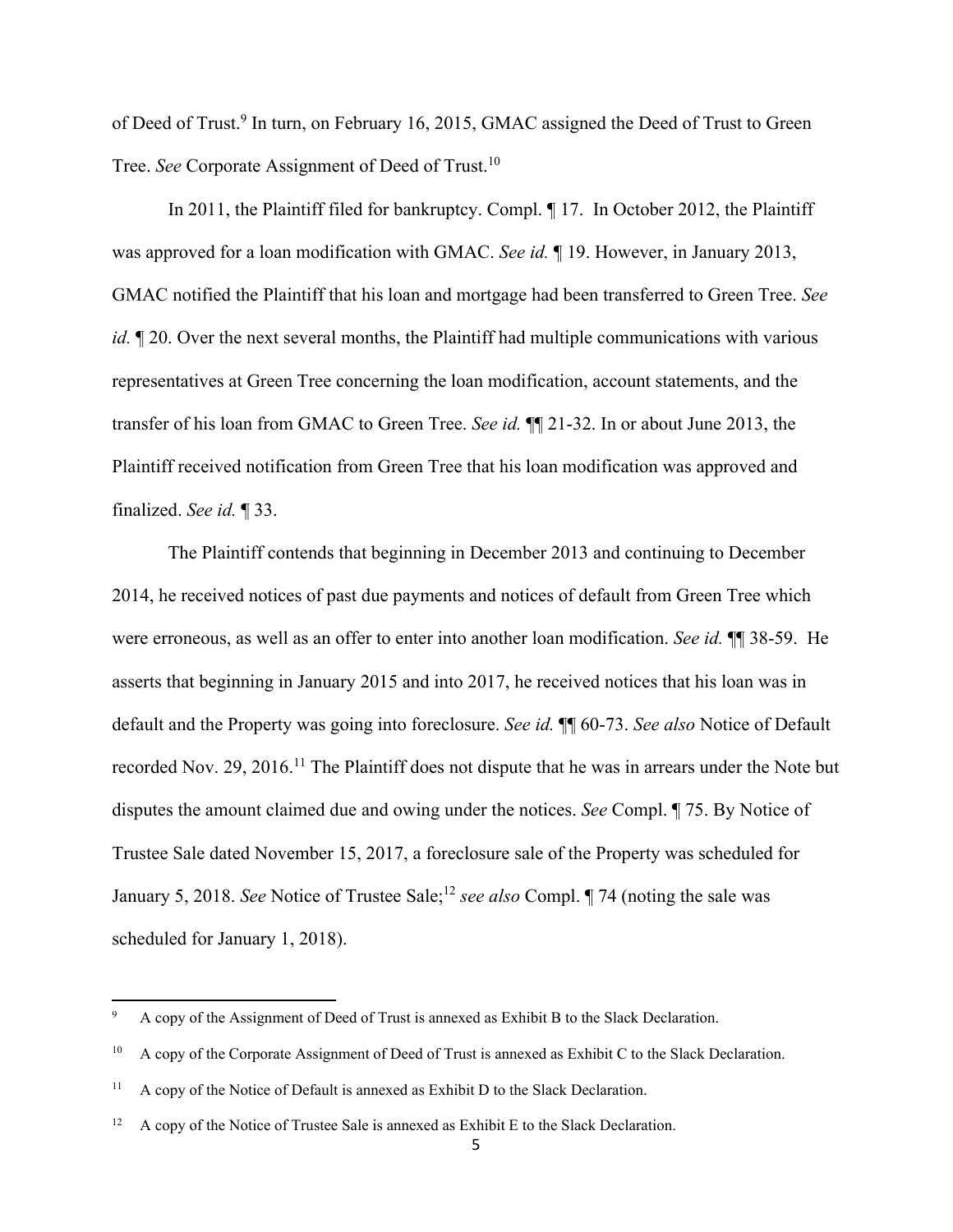In April 2018, to avoid foreclosure of the Property, the Plaintiff commenced a case under chapter 13 of the Bankruptcy Code in the United States Bankruptcy Court for the Southern District of California (the "Chapter 13 Case"). *See* Compl. ¶ 79. In support of that case, the Plaintiff filed Schedule A/B.13 In that schedule, the Plaintiff was asked to "Describe Your Financial Assets," and, in particular to state whether he "own[ed] or [had] any legal or equitable interest" in (i) "[c]laims against third Parties, whether or not you have filed a lawsuit or made a demand for payment;" or (ii) "[o]ther contingent and unliquidated claims of every nature, including counterclaims of the debtor or any rights to setoff claims." *See* Schedule A/B, Part 4 ¶¶ 33, 34. The Plaintiff responded "No" to both questions; he did not identify any claims against Green Tree or Ditech concerning his Note and mortgage, any claims, or rights to set off against Green Tree, or the proposed foreclosure sale of the Property. *See id.* The Plaintiff did not confirm a plan in the Chapter 13 Case. On December 4, 2018, the bankruptcy court dismissed the case without prejudice. *See* Compl. ¶ 80.

 After the court dismissed the Chapter 13 Case, Clear Recon Corp., as trustee under the Deed of Trust, sold the Property at a nonjudicial foreclosure sale (the "Foreclosure Sale") to Breckenridge for the sum of \$593,500.00. On January 15, 2019, the trustee, recorded a Trustee's Deed Upon Sale to Breckenridge. *See* Trustee's Deed Upon Sale.<sup>14</sup> On January 23, 2019, Breckenridge commenced an unlawful detainer eviction action in the Superior Court for the State of California – San Diego County (the "California Superior Court") against the Plaintiff for damages and to obtain possession of the Property (the "Unlawful Detainer Action"). *See*

<sup>13</sup> A copy of Schedule A/B filed in the Plaintiff's Chapter 13 Case is annexed as Exhibit F to the Slack Declaration.

<sup>14</sup> A copy of the Trustee's Deed Upon Sale is annexed as Exhibit G to the Slack Declaration.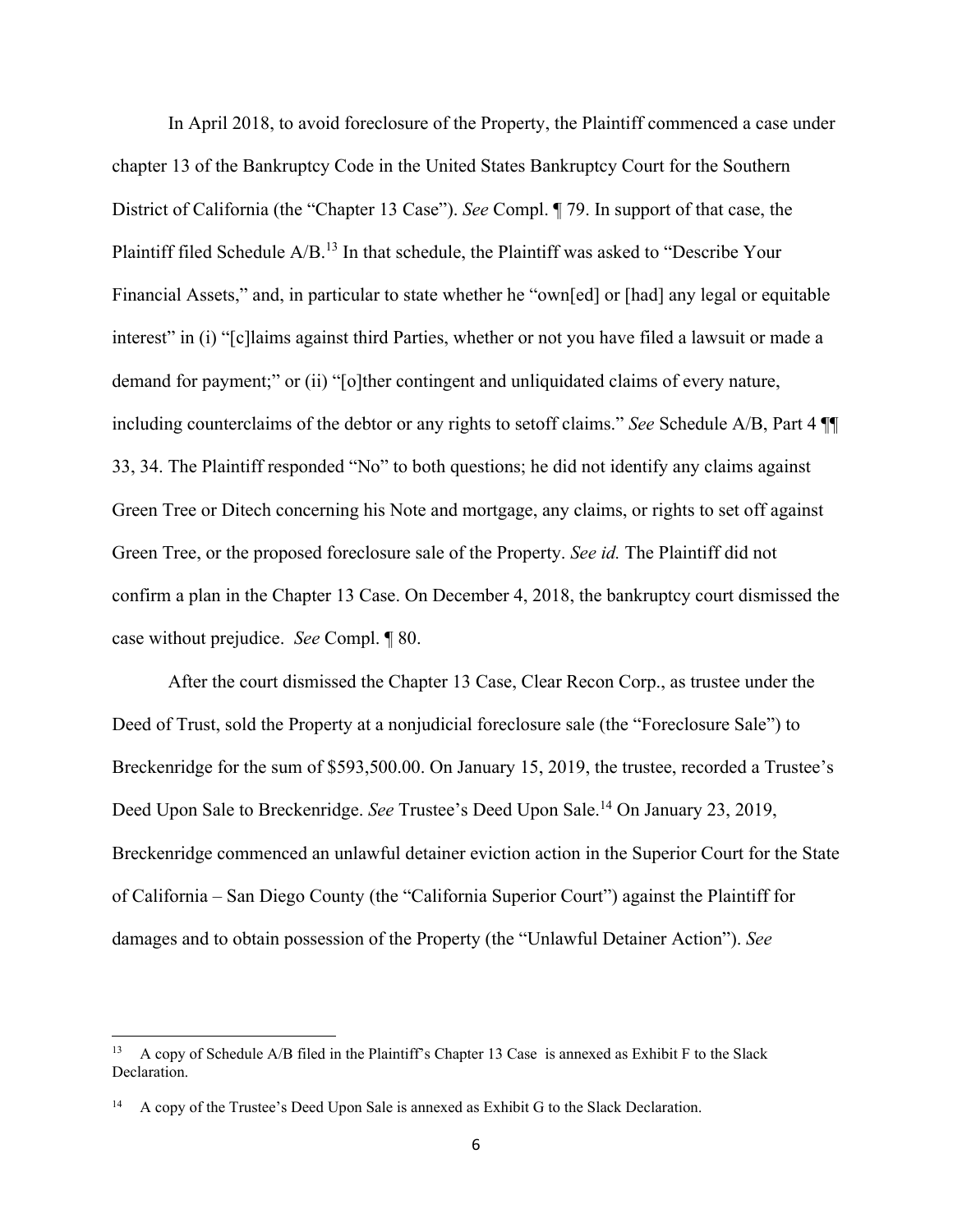Complaint for Unlawful Detainer Action.<sup>15</sup> In his answer to the Unlawful Detainer Action, the Plaintiff raised affirmative defenses, including that the trustee's sale was invalid and did not convey clear title to Breckenridge. *See* Answer - Unlawful Detainer Action ¶ 3.16 The Plaintiff and Breckenridge subsequently entered into a Stipulated Agreement for Judgment or Dismissal the ("Stipulated Judgment").<sup>17</sup> Pursuant to the judgment, Plaintiff agreed to surrender possession of the Property to Breckenridge at 3:00pm on July 8, 2019 and to pay a monetary judgment of \$23,019.56 for sanctions in Breckenridge's favor. Stipulated Judgment at 2*.* The parties agreed that judgment for Breckenridge in the Unlawful Detainer Action "will be entered now." *Id.* The Stipulated Judgment conclusively resolved the complaint filed in the Unlawful Detainer Action in favor of Breckenridge.

#### **The Chapter 11 Cases**

 On February 11, 2019 (the "Petition Date"), Ditech Holding Corporation (f/k/a Walter Investment Management Corp.) and certain of its affiliates ("Debtors") filed petitions for relief under chapter 11 of the Bankruptcy Code in this Court. Thereafter, the Debtors remained in possession and control of their business and assets as debtors in possession pursuant to sections 1107(a) and 1108 of the Bankruptcy Code. On September 26, 2019, the Debtors confirmed their Third Amended Plan, and on September 30, 2019, that plan became effective.<sup>18</sup>

<sup>&</sup>lt;sup>15</sup> A copy of the Complaint for Unlawful Detainer Action is annexed as Exhibit H to the Slack Declaration.

<sup>&</sup>lt;sup>16</sup> A copy of the Answer - Unlawful Detainer Action is also annexed as Exhibit H to the Slack Declaration.

<sup>17</sup> A copy of the Stipulated Judgment is annexed as Exhibit J to the Slack Declaration.

<sup>18</sup> *See Third Amended Joint Chapter 11 Plan of Ditech Holding Corporation and its Affiliated Debtors* [ECF No. 1326]; *Order Confirming Third Amended Joint Chapter 11 Plan of Ditech Holding Corporation and its Affiliated Debtors* [ECF No. 1404]. *Notice of (I) Entry of Order Confirming Third Amended Joint Chapter 11 Plan of Ditech Holding Corporation and its Affiliated Debtors, (II) Occurrence of Effective Date, and (III) Final Deadline for Filing Administrative Expense Claims* [ECF No. 1449].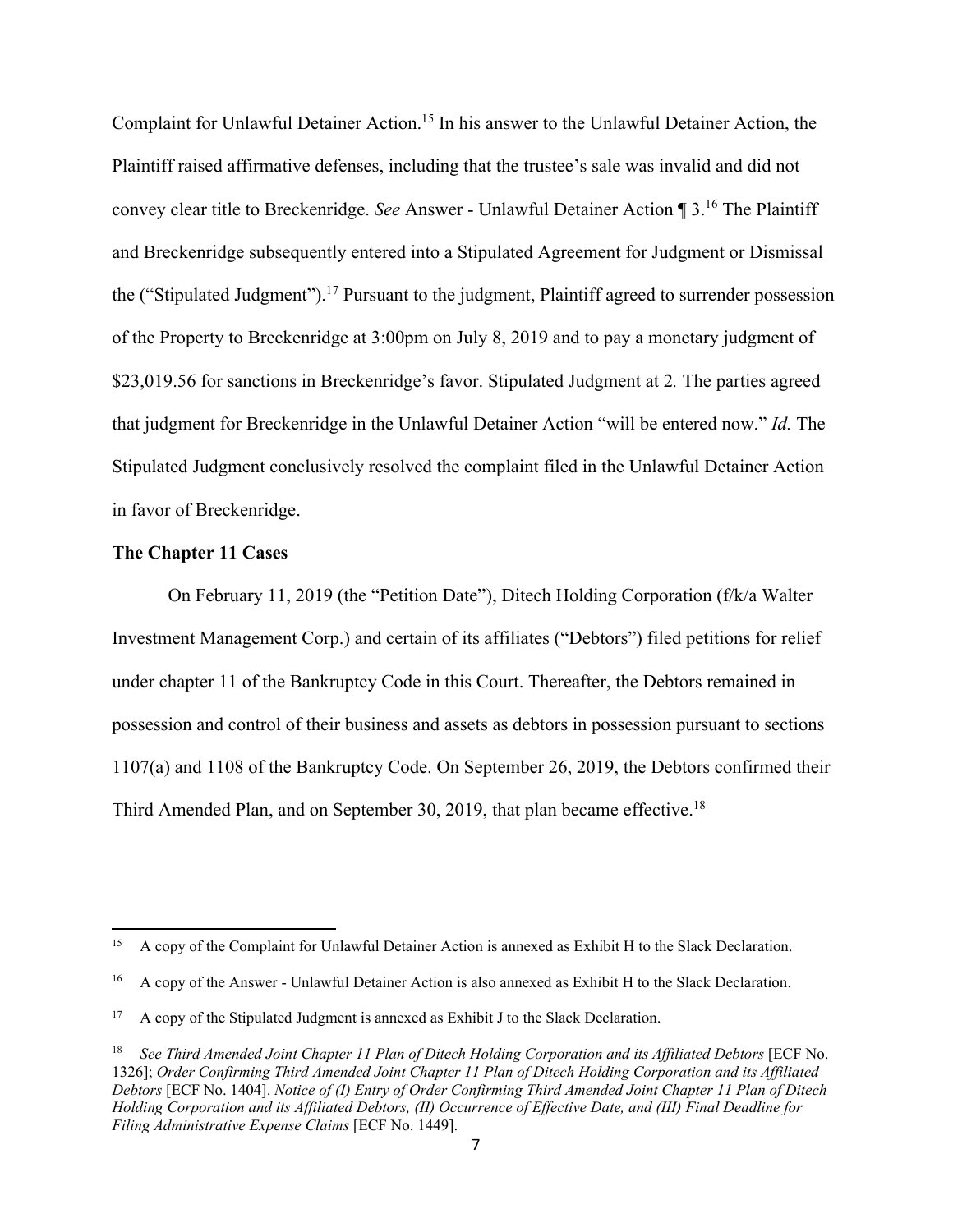On February 22, 2019, the Court entered an order fixing April 1, 2019 at 5:00 p.m.

(prevailing Eastern Time) as the deadline for each person or entity, not including governmental units (as defined in section  $101(27)$  of the Bankruptcy Code) to file a proof of claim in the Debtors' Chapter 11 Cases (the "General Bar Date").<sup>19</sup> The Court extended the General Bar Date for consumer borrowers, twice, and ultimately to June 3, 2019 at 5:00 p.m. (prevailing Eastern Time).<sup>20</sup> On May 16, 2019, (the day after he filed the Complaint) Plaintiff, through his counsel of record herein, timely filed a proof of claim against Ditech asserting an unsecured claim based in "Litigation" in the sum of \$650,000.00. *See* Proof of Claim No. 22397.<sup>21</sup> On January 13, 2020, the Plaintiff amended the claim by filing Proof of Claim No. 24671, which asserts an unsecured claim of \$5 million based in "Litigation."

## **The Adversary Proceeding**

 On May 15, 2019, the Plaintiff commenced this adversary proceeding by filing the Complaint. 22 In substance, in the Complaint, the Plaintiff challenges the validity of the Foreclosure Sale. Plaintiff says that the sale was not authorized because the assignments of the beneficial interests in the Note and Deed of Trust to Green Tree were defective. He also asserts that the Ditech Defendants improperly collected monthly payments from the Plaintiff on account of the Note when they knew that it did not have the legal authority to do so and were not the rightful assignees of the Note and Deed of Trust. He says that that Green Tree did not have the

<sup>19</sup> *See Order Establishing Deadline for Filing Proofs of Claim and Approving the Form and Manner of Notice Thereof* [ECF No. 90] (the "Bar Date Order").

<sup>20</sup> *See Order Further Extending General Bar Date for Filing Proofs of Claim for Consumer Borrowers Nunc Pro Tunc* [ECF No. 496].

<sup>21</sup> A copy of Proof of Claim No. 22397 is annexed as Exhibit I to the Slack Declaration.

<sup>22</sup> *See Verified Complaint for: 1. Declaratory Relief [28 U.S.C. §§ 2201, 2202] 2. Quasi Contract 3. Negligence 4. Violation of 15 U.S.C. §1692, et. seq. 5. Violation of California Business and Professions Code Section 17200, et. seq. 6. Accounting 7. Cancellation of Instruments 8. Set Aside Trustee's Sale* [AP ECF No. 1] (the "Complaint" herein cited as "Compl.").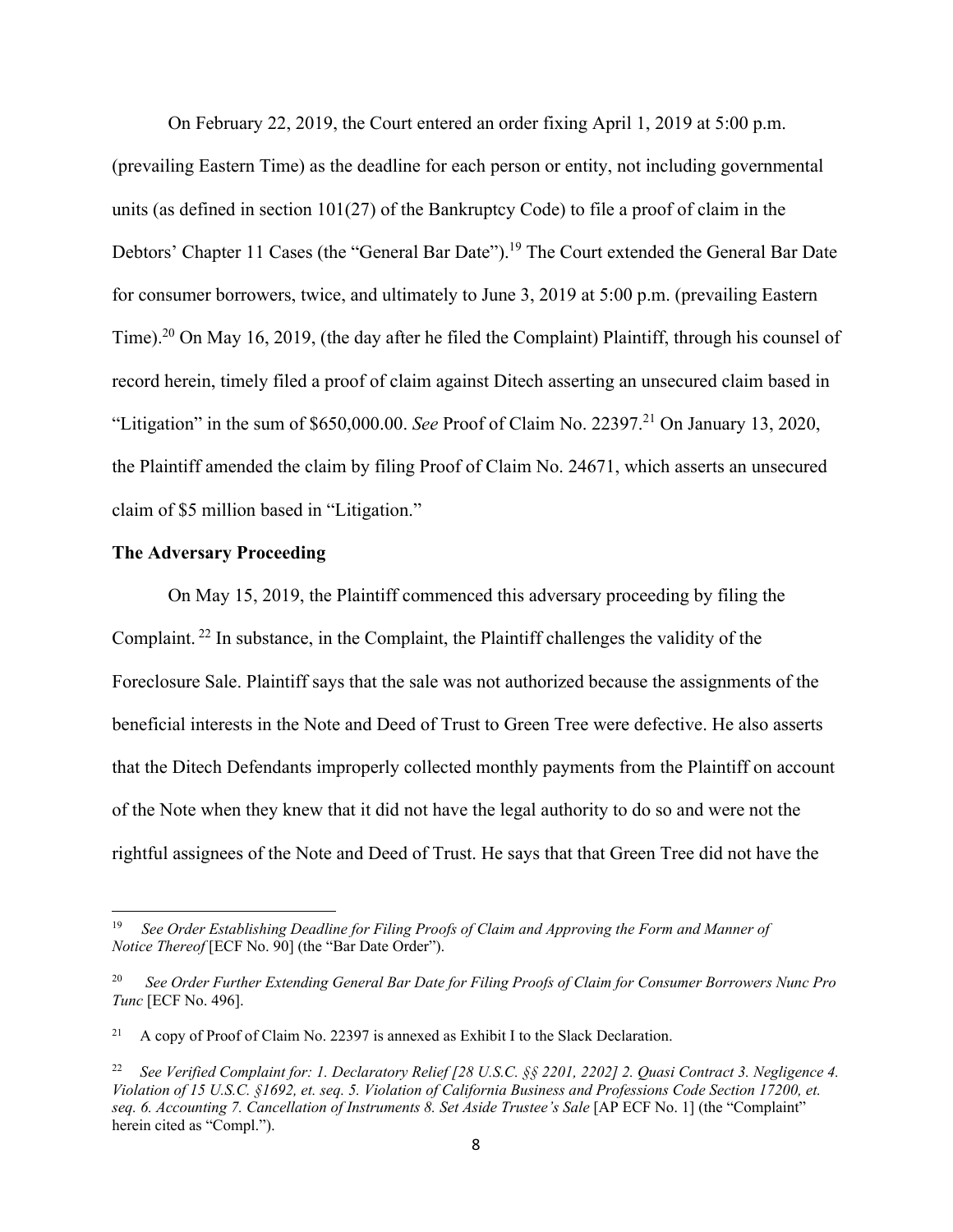right to foreclose and sell his Property to Breckenridge at the Foreclosure Sale. The Complaint

contains nine causes of action. At least one of the Ditech Defendants is named as a defendant in

each of the nine Counts described below.

Count 1: Declaratory Relief to determine the status of Defendants' Claims (pursuant to 28 U.S.C. §§ 2201, 2202)–seeking a declaration that the Defendants "have no right or interest in Plaintiff's Note, Deed of Trust, or the Property, which authorizes them, in fact or as a matter of law, to any benefit or right set forth in the Note and Deed of Trust, and consequently the 'sale' to Breckenridge is and was void an [sic] without any force or effect" and a determination of whether Ditech and Breckenridge's claims are enforceable. *See* Compl. ¶¶ 145, 147. The plaintiff also seeks punitive damages in an amount to be determined at trial. *Id.* ¶ 148.

Count 2: Quasi Contract. The Plaintiff contends that the Ditech Defendants did not have the authority to collect payments from him and have been unjustly enriched by such payments. The Plaintiff seeks restitution of the payments he made to the Ditech Defendants. *Id.* ¶¶ 152-153.

Count 3: Negligence. The Plaintiff alleges that the Ditech Defendants owed him a fiduciary duty to exercise reasonable care in servicing his Note and mortgage, but failed to exercise such care, causing him to overpay amounts due and owing under the Note and mortgage. He maintains that the Ditech Defendants' recklessness, blatant fraud with respect to the chain of title and holding themselves out to be creditors (when in fact, they had no pecuniary interest therein) rendered the Property potentially unsaleable. The Plaintiff seeks damages to be determined at trial. *See id.* ¶¶ 155-158**.** 

Count 4: Violation of 15 U.S.C. §1692, *et seq*. (the Fair Debt Collection Practices Act or "FDCPA"). The Plaintiff maintains that the Ditech Defendants were not the rightful owners/holders of his Note and mortgage and therefore violated the FDCPA by engaging in illegal debt collection, by which the Plaintiff has been damaged. *See id.* ¶¶ 162-163. Plaintiff seeks money damages from the Ditch Defendants.

Count 5: Violation of California Business and Professions Code, Section 17200, *et seq.* The Plaintiff asserts that California Business and Professions Code prohibits acts of unfair competition, and that the Ditech Defendants have violated the California Business and Professions Code and various sections of the California Penal Code by engaging in unfair, deceptive, and fraudulent conduct by, among other things, filing and recording false statements concerning the mortgage, and unlawfully collecting and enforcing on the mortgage against the Plaintiff and his Property. *See id.* **[165-175.** The Plaintiff contends that he has been harmed by the Ditech Defendants' violations and seeks restitution for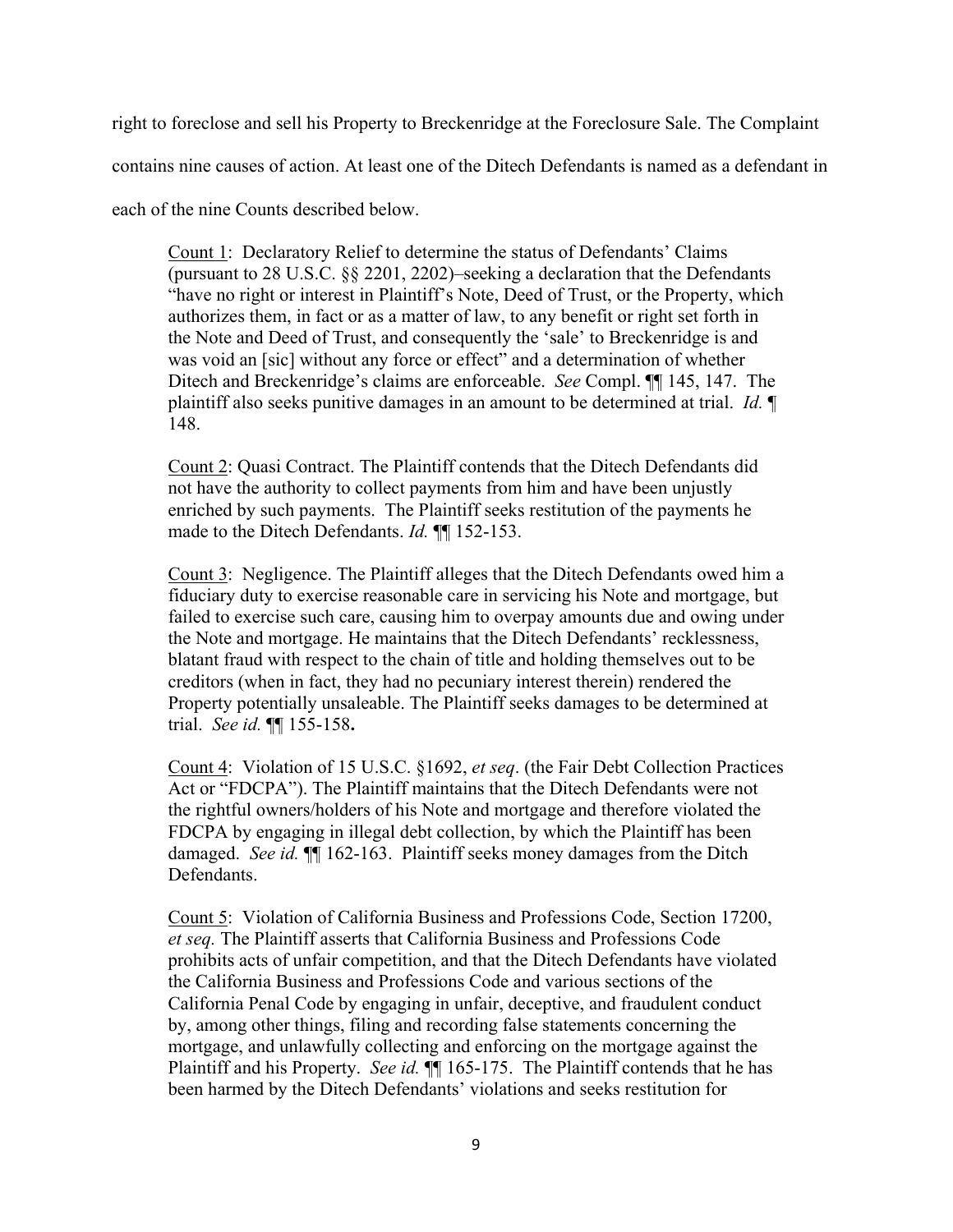himself and other California consumers, as well as an order directing the Ditech Defendants to remove the cloud on the title to his Property. *Id.* ¶¶ 176-178.

Count 6: Accounting of the exact amounts paid to the Ditech Defendants on account of the Note, which Plaintiff submits are owed to him because the Ditech Defendants never had authority to demand or accept the payments. He states that those payments exceed \$75,000.00. *See id.* ¶¶ 181-182.

Count 7: Cancellation of "Instruments."23 Plaintiff alleges that the following Instruments executed in connection with his Note and mortgage were all falsely executed and recorded, and that the Defendants were not the lawful holder of such interest: (i) "Deed of Trust" recorded as Document No. 2005-0159780; (ii) "Deed" a/k/a "Deed Upon Foreclosure" recorded as Document No. 2019- 0014732; (iii) "Deed of Trust" recorded as Document No. 2019-30756; and (iv) "Trustee's Deed upon Sale" executed in favor of Breckenridge and recorded with the San Diego County Recorder's Office on January 15, 2019. The Plaintiff requests that the Defendants return these Instruments to the Plaintiff for cancellation. *See id.* ¶¶ 185-191.

Count 8: Quiet Title. Plaintiff seeks a determination from this Court that Breckenridge's claims in the property are void as of January 10, 2019, and Breckenridge has no interest in the Property because the foreclosure sale was fraudulent and not a true sale since the Ditech Defendants did not have any legal interests to convey the Property. *See id.* ¶¶ 194-198. Plaintiff asserts that the Ditech Defendants, through their agents are in violation of federal law because the interest in the Note and Deed of Trust belongs to the successor of the actual lender, which is not the Ditech Defendants. *See id.* ¶¶ 196-197. He seeks a determination that the Ditech Defendants had no rights or interest to convey to Breckenridge in the Trustee's sale in January 2019.

Count 9: Set Aside Trustee's Sale. Plaintiff contends that the trustee's foreclosure was irregular and void *ab initio* because the mortgage and Note was never properly assigned to the Ditech Defendants, who therefore, had no authority to conduct the foreclosure sale. *See id.* ¶¶ 111-113.

#### **The Motion**

The Ditech Defendants contend that the Court should dismiss the Complaint with

prejudice. They assert that the Complaint is procedurally improper because claims for money

damages for prepetition conduct are properly brought through the claims resolution process, not

<sup>&</sup>lt;sup>23</sup> Plaintiff collectively refers to the Deed of Trust, the "Deed Upon Foreclosure" recorded as Document No. 2019-0014732, the "Deed of Trust" recorded as Document No. 2019-30756 and the Trustee's Deed upon Sale, as the "Instruments." The Court adopts this definition herein.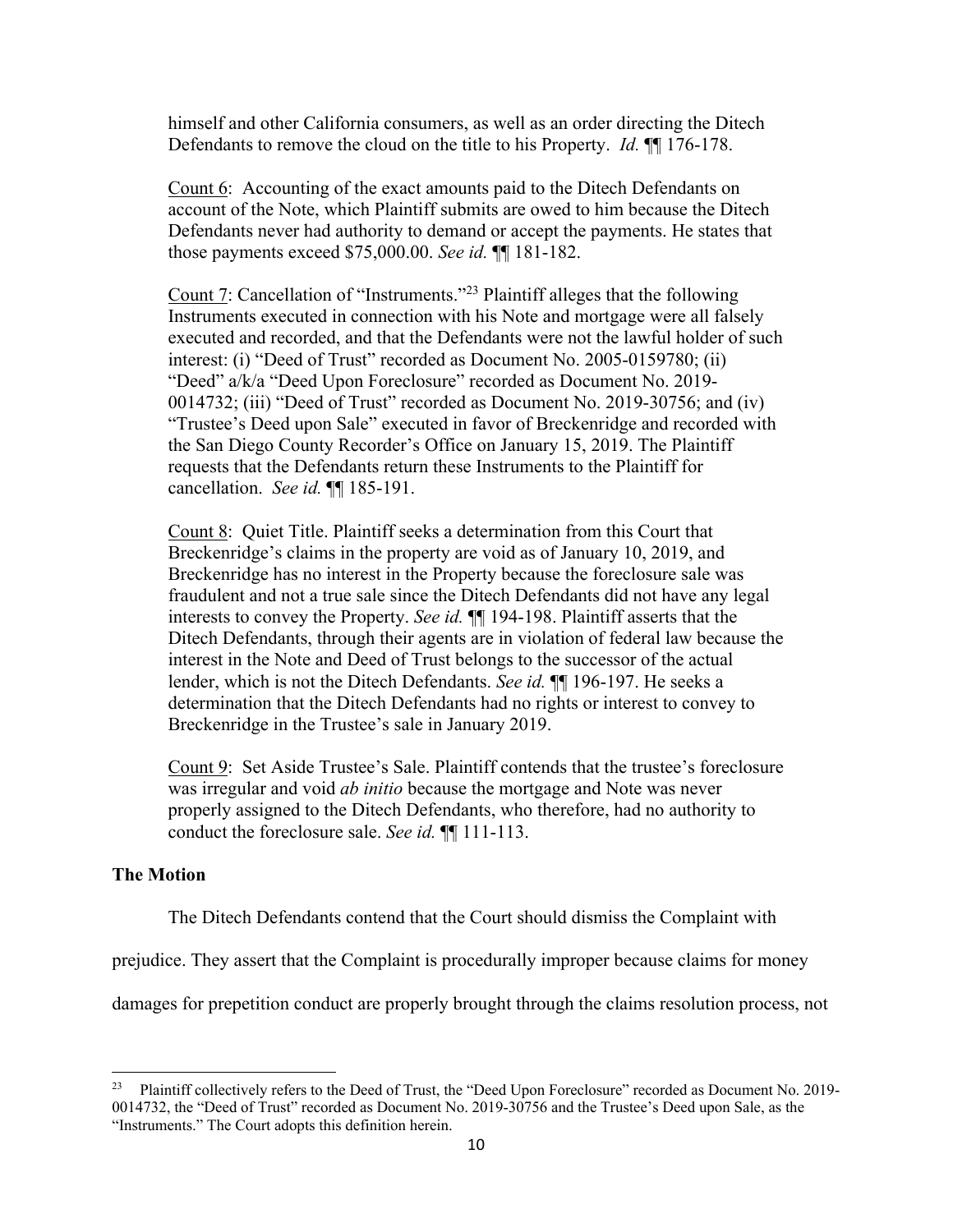in an adversary proceeding. Motion  $\P$  7-11. They maintain that since the Plaintiff has filed a \$5 million proof of claim based on his "Litigation" claims and did so simultaneously with the commencement of this adversary proceeding, he has effectively acknowledged that all the claims at issue herein can be reduced to a monetary judgment and, as such, the Court should dismiss the Complaint, in favor of the claims resolution process in these Chapter 11 Cases. They also maintain that the Plaintiff cannot state claims for relief against them because the claims that Plaintiff purports to assert in the Complaint are barred by application of the doctrines of *res judicata* (*id.* ¶¶ 12-18) and judicial estoppel. *Id.* ¶¶ 19-22. In his Opposition, the Plaintiff did not address any of the Ditech Defendants arguments. Rather, through counsel, he asserted that Plaintiff (i) has alleged an actual controversy among the parties sufficient to maintain a cause of action for declaratory judgment (Opposition ¶ D); and (ii) has sufficiently alleged claims for negligence and quasi-contract, a claim under California Business and Professions Code section 17200 and claim for cancellation of instruments. *Id.* ¶¶ E, F, H, I. He also asserted that the Ditech Defendants are "debt collectors' under the FDCPA. *Id.*  $\P G$ <sup>24</sup> The Plaintiff also seeks leave of the Court to amend the Complaint to include the trustee under the Deed of Trust as a party herein. *Id.* at 3.

#### **Applicable Standards**

 A Rule 12(b)(6) motion is "designed to test the legal sufficiency of the complaint, and thus, does not require the [c]ourt to examine the evidence at issue." *DeJesus v. Sears, Roebuck & Co.*, 87 F.3d 65, 69 (2d Cir. 1996) (citing *Carey v. Mt. Desert Island Hosp.*, 910 F. Supp. 7, 9 (D. Me. 1995)); *see also Chance v. Armstrong,* 143 F.3d 698, 701 (2d Cir.

<sup>24</sup> The Plaintiff also asserted that: (i) Plaintiff's cause of action has not been filed to interfere with a lawful nonjudicial foreclosure proceeding; (ii) Plaintiff is not contending that improper securitization of the Note relieved him of his payment obligations and does not contend that the Note or Deed of Trust is void; and (iii) Plaintiff has not asserted that possession of the Note is a prerequisite to foreclosure. Opposition ¶¶ A, B, C.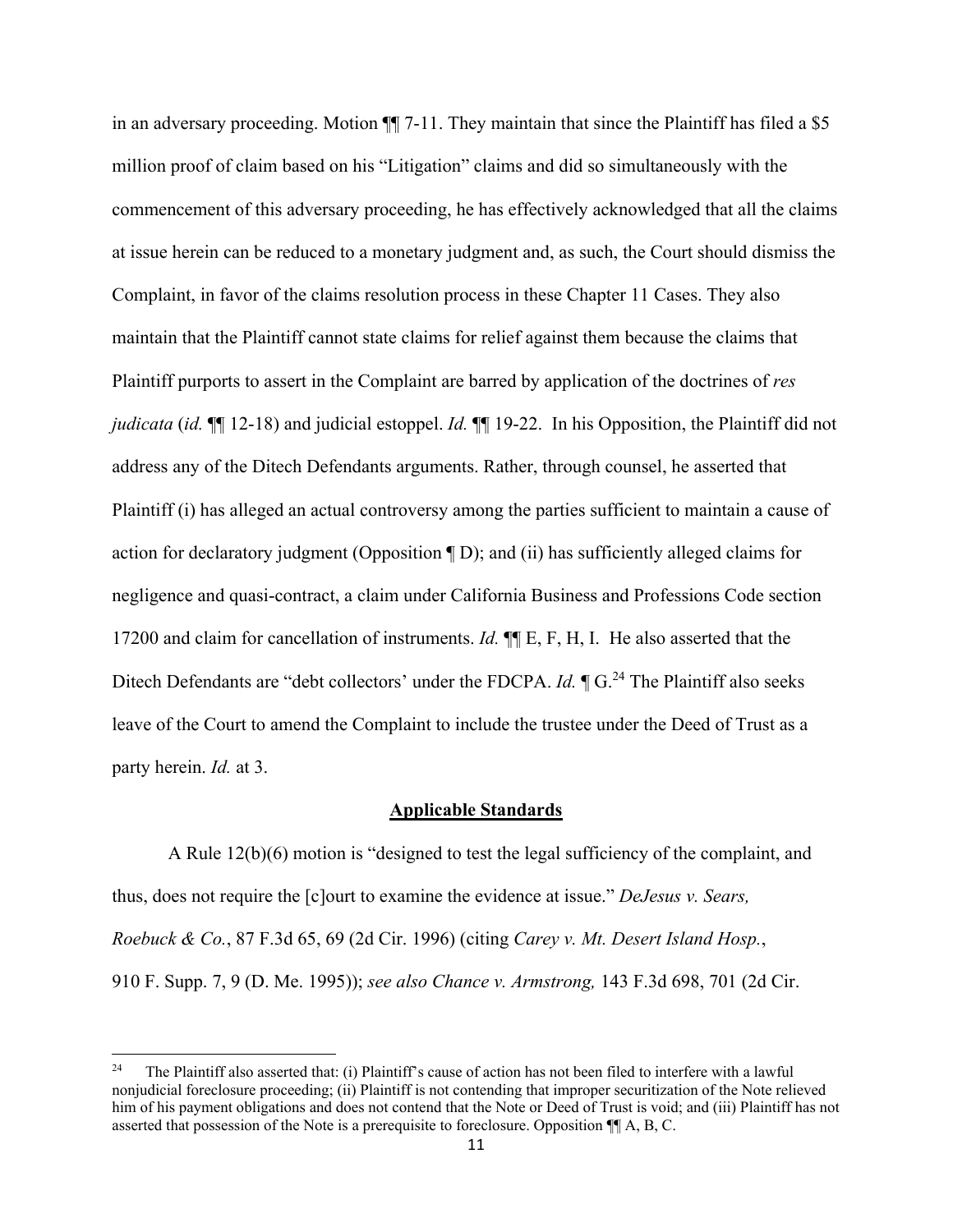1998) (noting that under Rule 12(b)(6), the issue "is not whether a plaintiff is likely to prevail ultimately, but whether the claimant is entitled to offer evidence to support the claims" (quoting *Branham v. Meachum,* 77 F.3d 626, 628 (2d Cir. 1996))). "To survive a motion to dismiss, a complaint must contain sufficient factual matter, accepted as true, to 'state a claim to relief that is plausible on its face.'" *Ashcroft v. Iqbal,* 556 U.S. 662, 678 (2009) ("*Iqbal*") (quoting *Bell Atl. Corp. v. Twombly,* 550 U.S. 544, 570 (2007) ("*Twombly*"). A claim is facially plausible "when the plaintiff pleads factual content that allows the court to draw the reasonable inference that the defendant is liable for the misconduct alleged." *Id.* (citing *Twombly*, 550 U.S. at 556). In resolving a Rule 12(b)(6) motion, a court must "accept all factual allegations in the complaint as true," even if the allegations are doubtful in fact. *Tellabs, Inc. v. Makor Issues & Rights, Ltd.,*  551 U.S. 308, 309 (2007); *see also Twombly,* 550 U.S. at 544.

 Courts assess the sufficiency of the complaint in light of the pleading requirements in Rule 8 of the Federal Rules of Civil Procedure ("Rule 8").<sup>25</sup> Rule 8(a)(2) provides that a complaint must contain "a short and plain statement of the claim showing that the pleader is entitled to relief[.]" Fed. R. Civ. P. 8(a)(2). Under Rule 8's "liberal" notice pleading standards, "the pleader need only set forth a short and plain statement of the claim showing that the pleader is entitled to relief." *Liquidation Tr. v. Daimler AG (In re Old CarCo LLC)*, 435 B.R. 169, 176 (Bankr. S.D.N.Y. 2010) (citation omitted); *see also Swierkiewicz v. Sorema N.A.*, 534 U.S. 506, 514 (2002) ("The liberal notice pleading of Rule 8(a) is the starting point of a simplified pleading system, which was adopted to focus litigation on the merits of a claim."). The "short and plain statement" called for in Rule 8 must provide "enough facts to state a claim to relief that is plausible on its face." *Twombly*, 550 U.S. at 547. In other words, the plaintiff must plead "factual

<sup>&</sup>lt;sup>25</sup> Rule 8 is made applicable herein by Bankruptcy Rule 7008.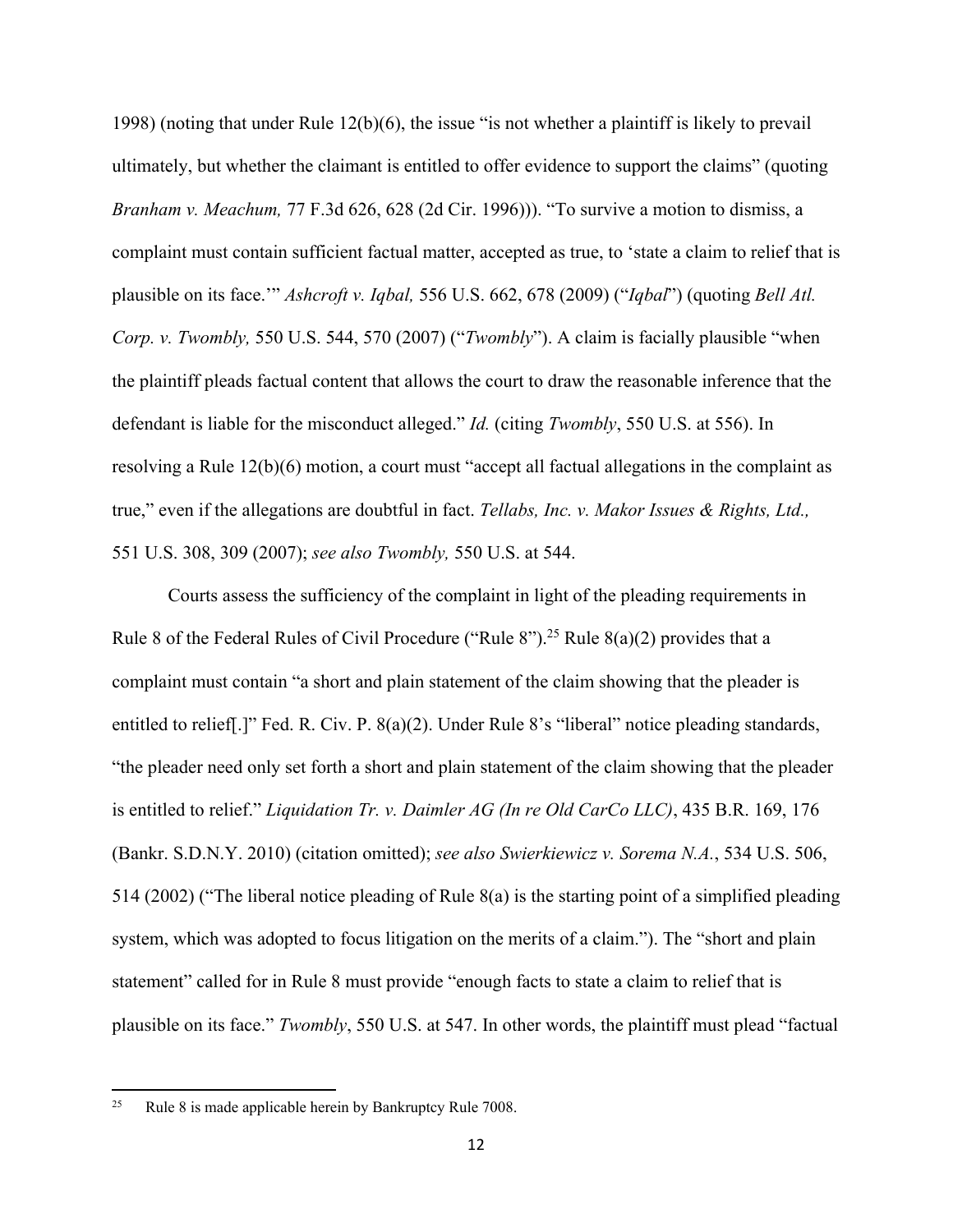content that allows the court to draw the reasonable inference that the defendant is liable for the misconduct alleged." *Iqbal,* 556 U.S. at 678.

# **Discussion**<sup>26</sup>

 The gravamen of the Complaint is that Green Tree had no authority to take any action in regard to the Note and Deed of Trust because it was not properly assigned any interest in those documents. On that basis, Plaintiff is seeking both monetary damages and equitable relief from the Ditech Defendants. The damage claims stem from Green Tree's alleged improper, unauthorized actions in purporting to enforce the Note and Deed of Trust. *See* Compl. ¶¶ 154- 157 (Count 3), ¶¶ 160-163 (Count 4); *see also id*. ¶¶ 199-200, 204, 207-08. Read together, in his claims for equitable relief, Plaintiff is asking the Court to vacate the Foreclosure Sale, cancel the underlying Instruments, and return the Property to him, free and clear of any liens. *See id.* ¶¶ 134-148 (Count 1), ¶¶ 149-153 (Count 2), ¶¶ 164-178 (Count 5), ¶¶ 184-191 (Count 7), ¶¶ 192- 198 (Count 8), ¶¶ 110-113 (Count 9); *see also id*. ¶¶ 201-03 and 205-06. He is also seeking an accounting of his payments to Green Tree under the Note. *See id.* ¶¶ 179-183 (Count 6).

 The Ditech Defendants contend that the Court should dismiss the Complaint because it is procedurally improper under Bankruptcy Rule 7001. They assert that Bankruptcy Rule 7001 does not permit the filing of an adversary proceeding merely to recover a prepetition claim. Bankruptcy Rule 7001 lists ten separate categories of proceedings specifically denominated as adversary proceedings. *See* Fed. R. Bankr. P. 7001; *see also Allied Dev. Of Ala. LLC v. Forever 21, Inc. (In re Forever 21, Inc.),* 623 B.R. 53, 60 (Bankr. D. Del. 2020) (Bankruptcy Rule 7001

<sup>26</sup> The Property is located in San Diego, California, so California law governs the substantive law of this action. *See Blecher v. Cooperstein (In re Cooperstein)*, 7 B.R. 618, 621 (Bankr. S.D.N.Y. 1980) (noting that "rights to property affixed to realty are governed by the law of the situs of the realty"); *United States v. Certain Parcels of Land*, 131 F. Supp. 65, 70 (S.D. Cal. 1955); ("[R]ealty is governed by the law of the place where situated-California.") (citation omitted); CAL. CIV. CODE § 755 (West 1872)("Real property within this State is governed by the law of this State, except where the title is in the United States.").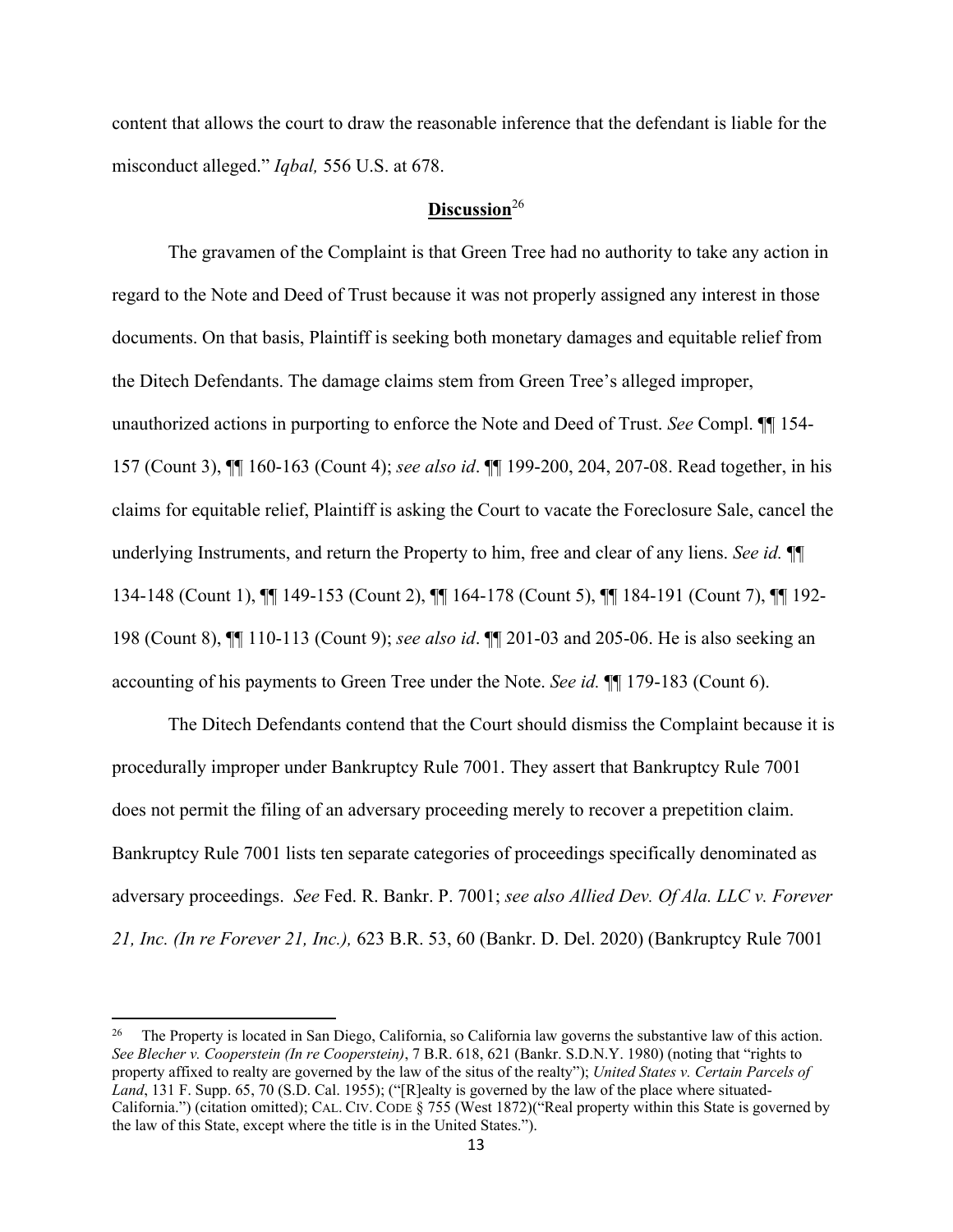simply lists claims that must be prosecuted as adversary proceedings). A claim for damages arising from prepetition conduct is not among those categories. *DBL Liquidating Trust v. P.T. Tirtamas Majutama (In re Drexel Burnham Lambert Grp., Inc.),* 148 B.R. 993, 998

(S.D.N.Y.1992) ("A claim for damages arising from pre-petition conduct is not one of [the] categories [enumerated in Bankruptcy Rule 7001]." *See also Dade Cty. Sch. Dist. v. Johns-Manville Corp. (In re Johns–Manville Corp*.), 53 B.R. 346, 352 (Bankr. S.D.N.Y. 1985) ("Bankruptcy Rule 7001 . . . contains an exclusive list of matters which are classified as adversary proceedings. The list does not include a category for the recovery of claims against the debtor."); *Scott v. Aegis Mortg. Corp. (In re Aegis Mortg. Corp.)*, No. 07-11119 (BLS), 2008 WL 2150120, at  $*6$  (Bankr. D. Del. May 22, 2008) (similar). However, it includes a proceeding "to obtain an injunction or other equitable relief." *See* Fed. R. Bankr. P. 7001(7). Thus, under that rule, prepetition claims seeking equitable relief are expressly required to be brought by adversary proceedings.

 Many courts have found that prepetition claims for money damages are properly brought through the claim resolution process in the administration of a bankruptcy case, not as adversary proceedings. *See In re Residential Capital, LLC*, No. 12-12020 (MG), 2014 WL 3057111, at \*6 (Bankr. S.D.N.Y. July 7, 2014) ("Damage claims should be asserted in a proof of claim."); *Conn. v. Dewey & LeBouef LLP (In re Dewey & LeBoeuf LLP)*, 487 B.R. 169, 178 (Bankr. S.D.N.Y. 2013) (noting that prepetition claims for money damages must be asserted by proof of claim); *Evergreen Solar, Inc. v. Barclays PLC (In re Lehman Bros. Holdings, Inc.*, No. 08-13555 JMP, 2011 WL 722582, at \*8 (Bankr. S.D.N.Y. Feb. 22, 2011) (dismissing a claim for breach of contract because the claim should have been asserted "in accordance with the claims allowance process, and not by means of an adversary proceeding"); *In re Ephedra Prods. Liab. Litig.*, 329 B.R. 1, 7 (S.D.N.Y. 2005) ("In bankruptcy, the only appropriate way to assert a claim against a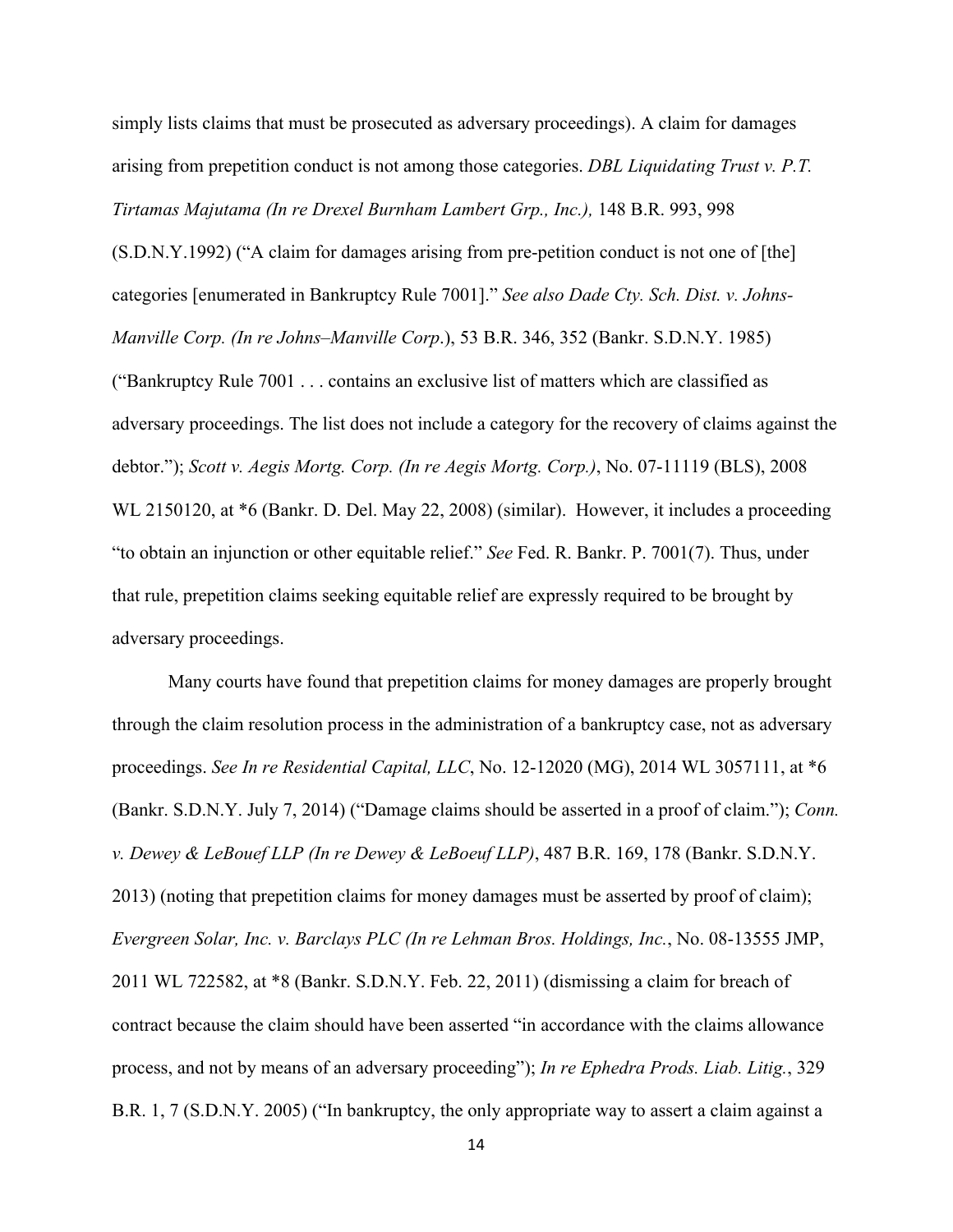debtor's estate is through the timely filing of a properly executed proof of claim and not through an adversary proceeding.") (internal quotation marks omitted); *Galitz v. Edghill (In re Edghill)*, 113 B.R. 783, 784 (Bankr. S.D. Fla. 1990) ("Because the creditor's cause of action is predicated on a pre-petition contract claim, this Court finds that the creditor is precluded from recovering damages via this adversary proceeding."); *see also Prewitt v. N. Coast Vill., Ltd. (In re N. Coast Vill., Ltd.)*, 135 B.R. 641, 644 (B.A.P. 9th Cir. 1992) ("[A]n adversary proceeding against the debtor seeking to recover on a pre-petition dischargeable claim would not, under our holding today, violate the automatic stay. Such a proceeding could, however, be dismissed and sanctions could be awarded under Fed. R. Bankr. P. 9011 in an appropriate proceeding, because the claim should have been asserted through the claims allowance process.").

 The Plaintiff's claims for equitable relief fall squarely within the scope of Rule 7001(7). Nonetheless, the Ditech Defendants maintain that the Court should dismiss the Complaint because there is no substance to those claims and the monetary damage claims, if any, must be resolved pursuant to the claims resolution process established in these Chapter 11 Cases. The Plaintiff concedes that as of the Petition Date, the Ditech Defendants did not hold title to, or any other Instrument granting them rights to the Property. *See* Compl. ¶ 81 ("Plaintiff was shocked to find his home foreclosed i[n] January 2019, [w]ith Breckenridge being the buyer  $\dots$ "). Plaintiff does not allege that the Ditech Defendants ever possessed any interest in the Property. *Id.* ¶ 87. The Ditech Defendants assert that it is impossible for them to return the Property to the Plaintiff, since they plainly cannot convey that which they do not possess. Motion ¶ 10. Moreover, they maintain that since they do not have title to the Property or hold any of the Instruments, they cannot cancel the Instruments. *Id.* They contend that on the face of the Complaint, most of the Plaintiffs equitable claims for relief asserted against them are moot *ab initio*. *Id.* (citing *E. Sys., Inc. v. W. 45th St. Indus. Condos. Inc. (In re E. Sys., Inc.)*, 1991 WL 90733, at \*4 (S.D.N.Y. May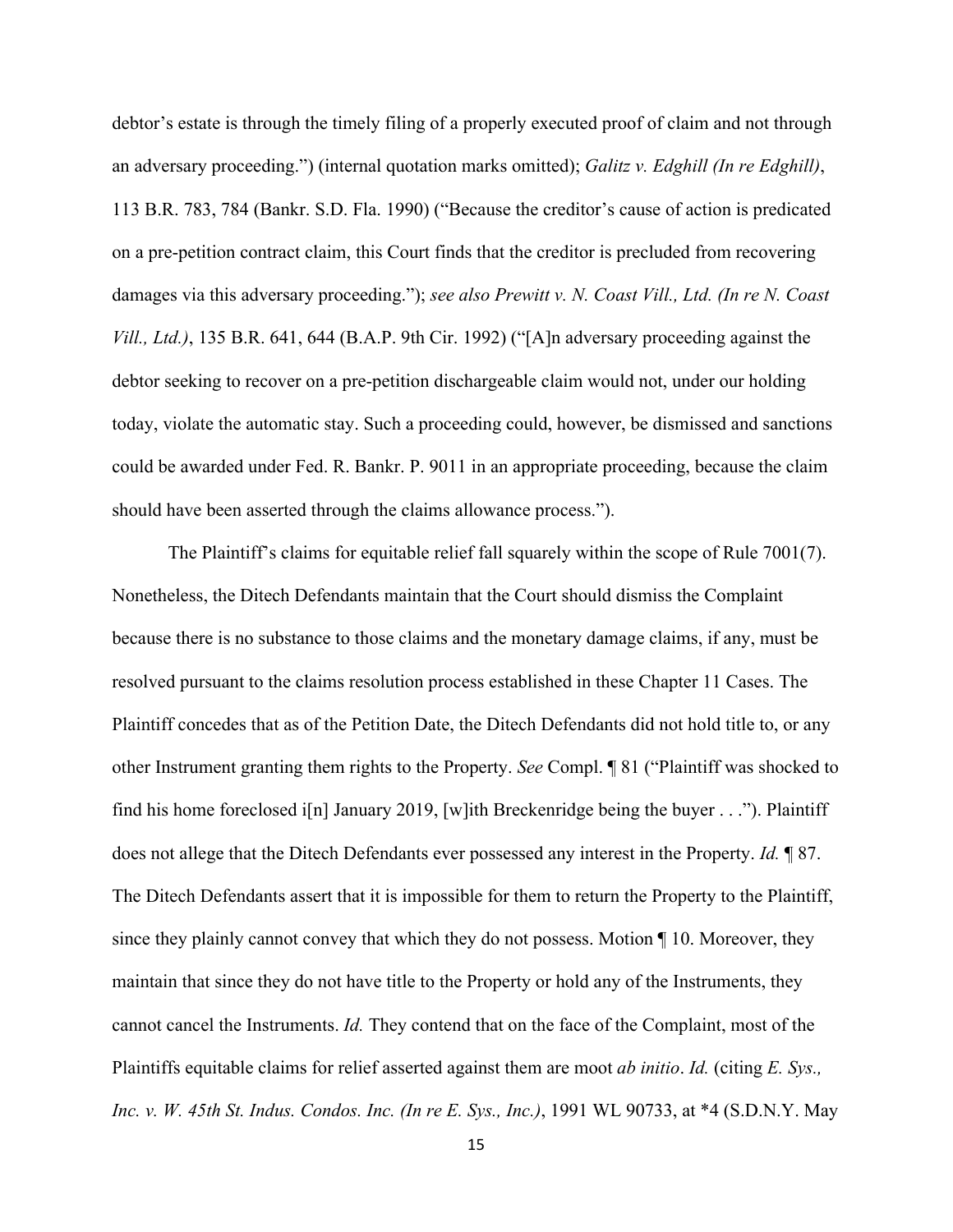23, 1991) (noting that the "the actual disposition of property . . . may render moot an equitable claim as to the property" and collecting cases)).

 The issue of whether this adversary proceeding is procedurally proper is largely academic. As explained below, although the Ditech Defendants misplace their reliance on application of the doctrine of judicial estoppel to bar the claims asserted in the Complaint, they correctly contend that application of the doctrine of *res judicata* bars the Plaintiff from obtaining the equitable and other relief that he is seeking herein. Thus, in assessing the merits of the Motion, the claims for equitable relief essentially are meaningless. What remains to be resolved in the Complaint, if anything, are damage claims that the Plaintiff has quantified at \$5 million in his amended proof of claim. Those claims, if any, should be resolved in the claims resolution process in these Chapter 11 Cases, not by means of this adversary proceeding. *See In re Ephedra Prods. Liab. Litig.*, 329 B.R. at 7 (dismissing improperly filed adversary proceeding and holding that plaintiff's complaint, "when stripped of injunctive and declaratory demands that are meaningless . . . boils down to no more than a claim of money from the Debtors").

#### Application of the Doctrine of Judicial Estoppel

 "[J]udicial estoppel, 'generally prevents a party from prevailing in one phase of a case on an argument and then relying on a contradictory argument to prevail in another phase.'" *First Intercontinental Bank v. Ahn*, 798 F.3d 1149, 1154 (9th Cir. 2015) (citing *New Hampshire v. Maine*, 532 U.S. 742, 749 (2001)); *see also Hamilton v. State Farm Fire & Cas. Co.*, 270 F.3d 778, 782 (9th Cir. 2001) ("*State Farm*") (stating that judicial estoppel is an "equitable doctrine that precludes a party from gaining an advantage by asserting one position, and then later seeking an advantage by taking a clearly inconsistent position. . . . [The] court invokes judicial estoppel not only to prevent a party from gaining an advantage by taking inconsistent positions, but also because of 'general consideration[s] of the orderly administration of justice and regard for the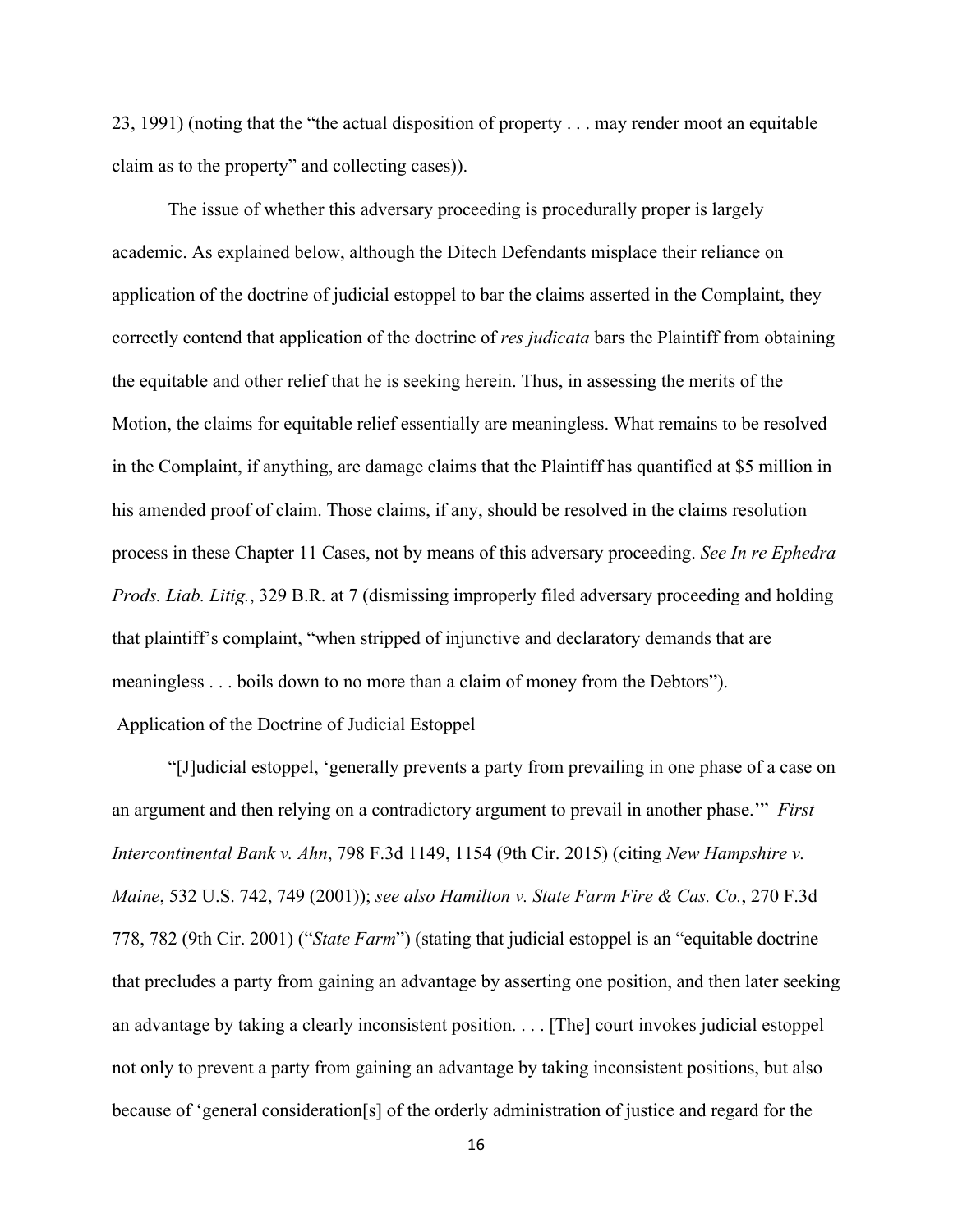dignity of judicial proceedings,' and to 'protect against a litigant playing fast and loose with the courts.'") The three factors that courts consider in applying the doctrine of judicial estoppel are: (1) whether a party's later position is "clearly inconsistent" with its earlier position; (2) whether the party persuaded a court to accept that party's earlier position such that judicial acceptance of an inconsistent position in another proceeding would create "the perception that either the first or the second court was misled"; and (3) whether the party seeking to assert an inconsistent position would derive an unfair advantage on the opposing party if not estopped. *Id.* at 782-83. Application of the doctrine bars a litigant from asserting inconsistent positions in the same litigation and in different cases. *Rissetto v. Plumbers & Steamfitters Local 343*, 94 F.3d 597, 600-601 (9th Cir.1996).

 "In the bankruptcy context, a party is judicially estopped from asserting a cause of action not raised in a reorganization plan or otherwise mentioned in the debtor's schedules or disclosure statements." *State Farm*, 270 F.3d at 783. That is what is at issue here. The Plaintiff did not disclose any of the claims he is asserting in the Complaint or any right to set-off against the Ditech Defendants either in his schedules, or at any time prior to the dismissal of his Chapter 13 Case. The causes of action in counts one through six in the Complaint arises from the Instruments and pre-date Plaintiff's commencement of his Chapter 13 Case. Compl. ¶¶ 86-97, 139-43. The remaining three counts relate to recission of the Instruments and the validity of the Foreclosure Sale which occurred several months after his Chapter 13 Case was dismissed. The Plaintiff admits that he filed the Chapter 13 Case to stop the foreclosure of the Property. *Id.* ¶ 79. The Ditech Defendants assert that by filing the Chapter 13 Case, the Plaintiff received the benefit of an automatic stay of the foreclosure action–without disclosing the claims, in his schedules, and that he has taken an inconsistent position in these Chapter 11 Cases by attempting to sue on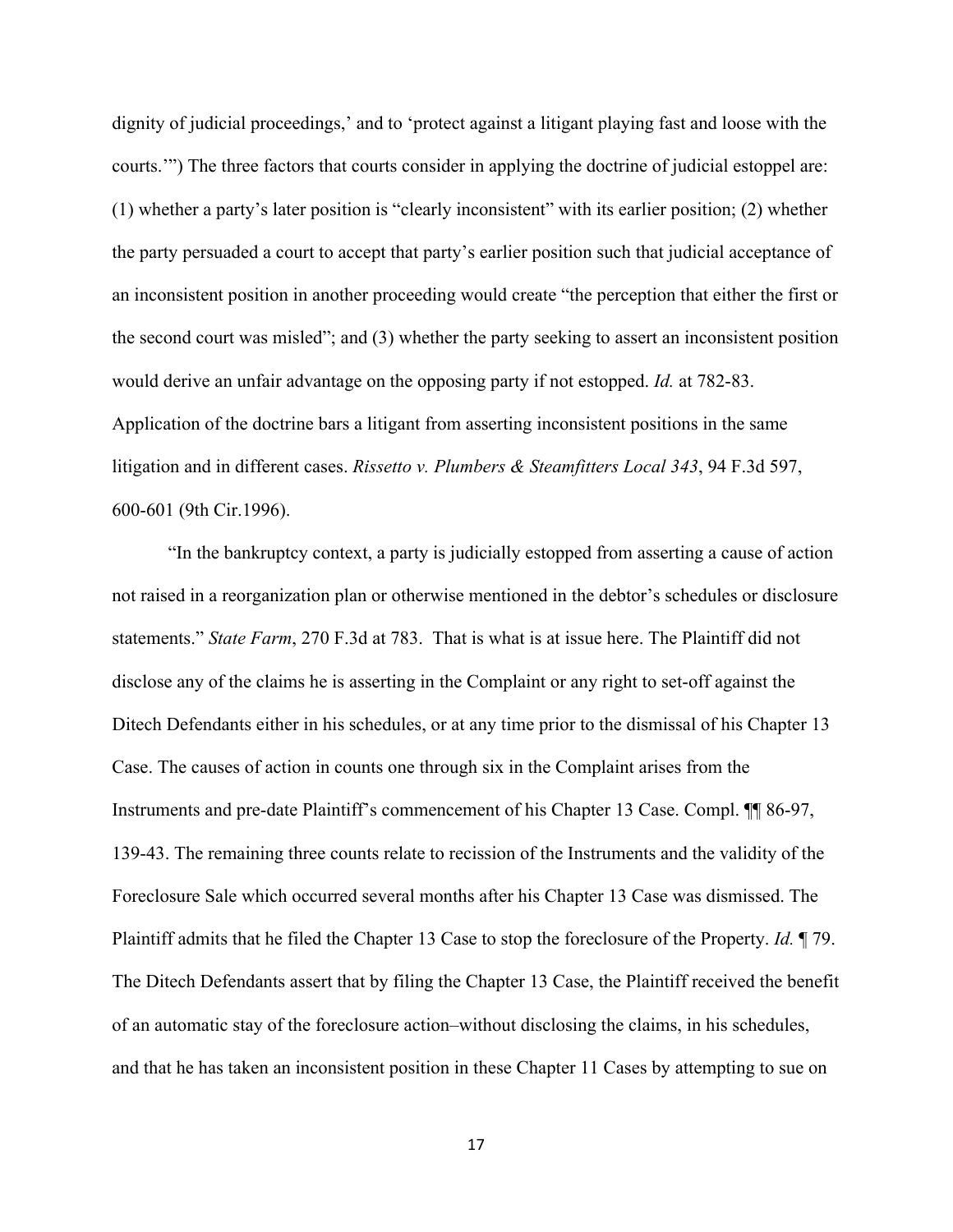those same claims outside of his Chapter 13 Case. Accordingly, the Ditech Defendants assert that the Court should dismiss the Complaint, with prejudice.

 When considering whether to apply judicial estoppel, courts inquire whether the party to be estopped has succeeded in persuading a court to accept that party's earlier position, so that "judicial acceptance of an inconsistent position in a later proceeding would create the perception that either the first or the second court was misled. . . . Absent success in a prior proceeding, a party's later inconsistent position introduces no risk of inconsistent court determinations, . . . and thus poses little threat to judicial integrity." *Gottlieb v. Kest,* 141 Cal. App. 4th 110, 139, 46 Cal. Rptr. 3d 7, 26 (2006) (internal citations and quotation marks omitted). Application of judicial estoppel is committed to the sound discretion of the court. *See id.* at 132 ("Further, given that 'judicial estoppel is an equitable doctrine, . . . its application, even where all necessary elements are present, is discretionary.'" (citing *MW Erectors, Inc. v. Niederhauser Ornamental & Metal Works Co.,* 36 Cal. 4th 412, 422(2005)). *Accord Interstate Fire & Cas. Co., v. Underwriters at Lloyd's, London*, 139 F.3d 1234, 1239 (9th Cir. 1998), *as amended* (May 13, 1998) ("A majority of courts apply judicial estoppel only if the court has relied on the party's previously inconsistent statement, and we have recently adopted that rule." (citing *Masayesva v. Hale*, 118 F.3d 1371, 1382 (9th Cir. 1997)).

 There is no dispute that in his Chapter 13 Case, the Plaintiff failed to disclose any claims, including the claims asserted herein against the Ditech Defendants. However, the mere failure to disclose those claims does not trigger judicial estoppel. There also must be judicial "acceptance" or some form of reliance by the court on the alleged omission or inconsistent position/statement. In the bankruptcy context, such acceptance may be evidenced in the form of a discharge granted to the debtor, a confirmed plan, or some other judicial relief that was granted to the debtor in reliance upon the purported inconsistency or omission. *See, e.g.*, *State Farm*, 270 F.3d at 784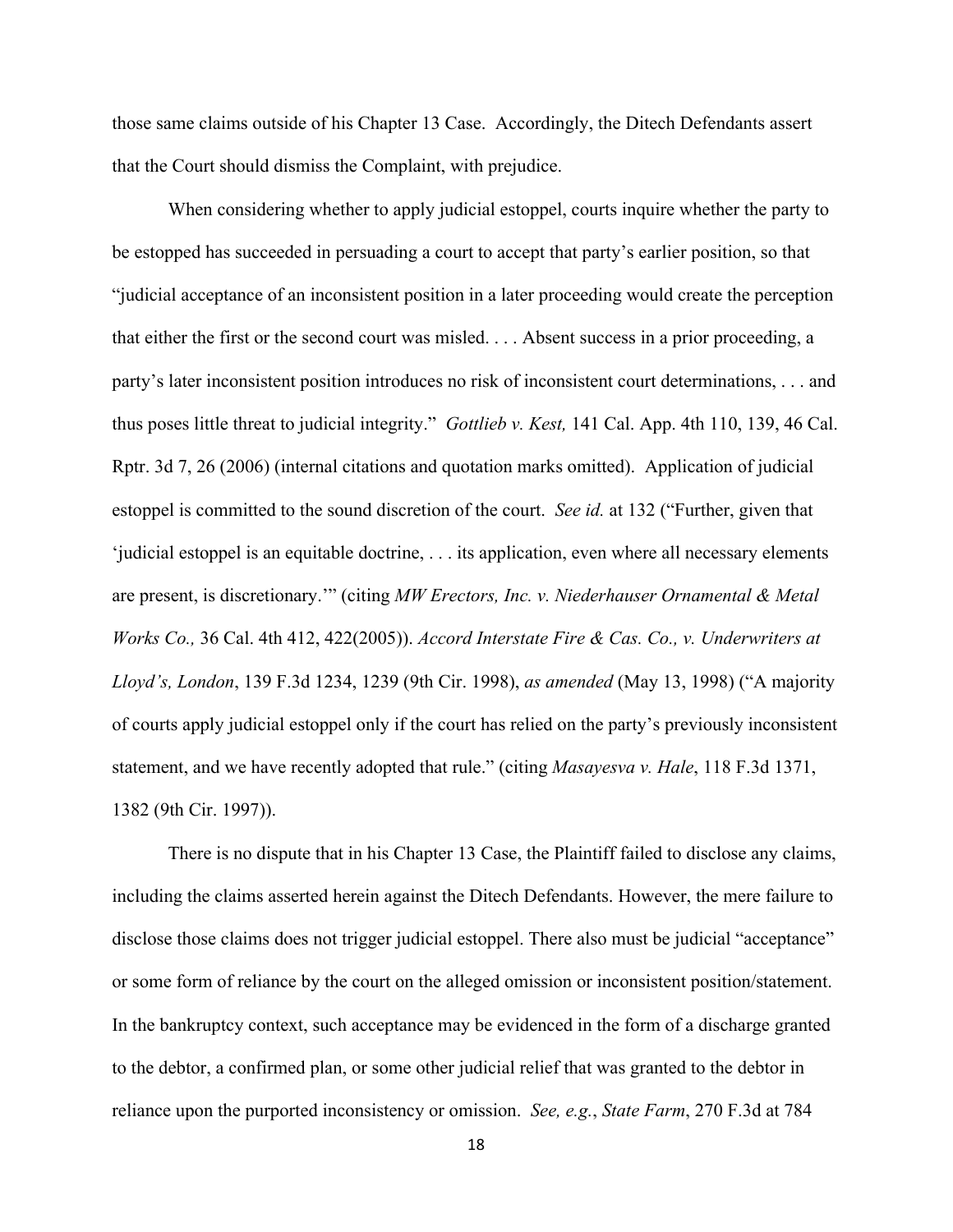(stating "[w]e now hold that Hamilton is precluded from pursuing claims about which he had knowledge, but did not disclose, during his bankruptcy proceedings, and that a discharge of debt by a bankruptcy court, under these circumstances, is sufficient acceptance to provide a basis for judicial estoppel, even if the discharge is later vacated. Our holding does not imply that the bankruptcy court must actually discharge debts before the judicial acceptance prong may be satisfied. The bankruptcy court may 'accept' the debtor's assertions by relying on the debtor's nondisclosure of potential claims in many other ways."). The case of *Browning Manufacturing v. Mims (In re Coastal Plains, Inc.)*, 179 F.3d 197, 207 (5th Cir. 1999) is instructive. There the court found that there was judicial acceptance of the debtor's failure to disclose claims it had against creditor where the bankruptcy court granted stay relief based upon the debtor's disclosures in the bankruptcy schedules and parties' stipulation granting relief from the stay. The Court explained that in the bankruptcy context, there is a further policy behind requiring accurate and truthful disclosures of potential claims and assets:

The basic principle of bankruptcy is to obtain a discharge from one's creditors in return for all one's assets, except those exempt, as a result of which creditors release their own claims and the bankrupt can start fresh. Assuming there is validity in [debtor's] present suit, it has a better plan. Conceal your claims; get rid of your creditors on the cheap, and start over with a bundle of rights. This is a palpable fraud that the court will not tolerate, even passively. [Debtor], having obtained judicial relief on the representation that no claims existed, cannot now resurrect them and obtain relief on the opposite basis.

*Id.* at 213 (citing *Payless Wholesale Distributors, Inc. v. Alberto Culver (P.R.) Inc.,* 989 F.2d 570, 571 (1st Cir. 1993), *cert. denied,* 510 U.S. 931 (1993)).

 The Plaintiff did not confirm a plan in his Chapter 13 Case and did not receive a bankruptcy discharge. The court dismissed the Chapter 13 Case in early 2018. The Ditech Defendants have not demonstrated that the California bankruptcy court accepted or relied on the information contained in Plaintiff's Schedule A/B for any purpose. Nor have they shown that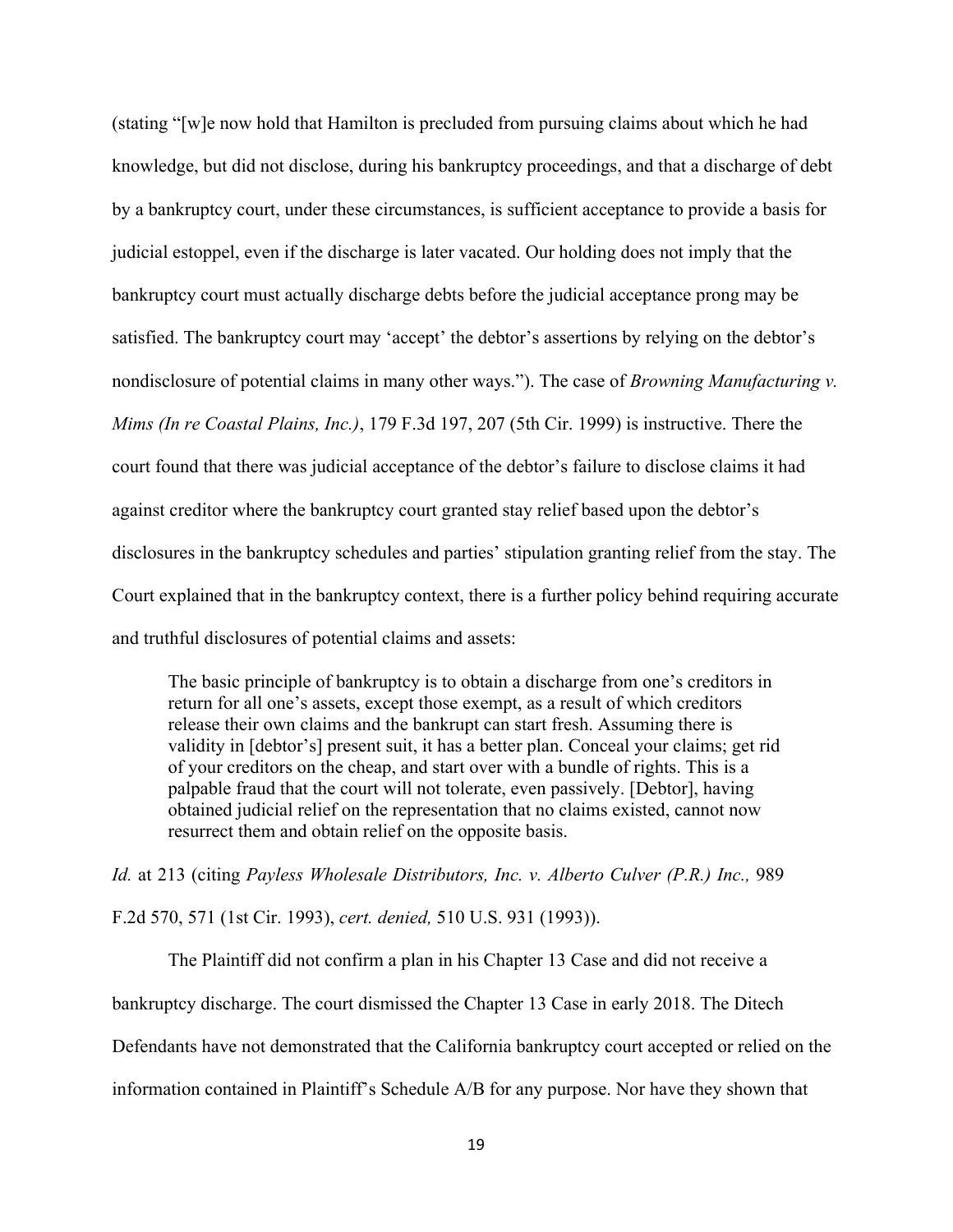Plaintiff gained an advantage from the omission of his purported claims against the Ditech Defendants in Schedule A/B. The Court declines to apply judicial estoppel to preclude Plaintiff from asserting the claims in the Complaint. *See, e.g.*, *Sunnyside Dev. Co., LLC v. Bank of New York*, No. 07 CIV. 8825 (LLS), 2008 WL 463722, at \*3 (S.D.N.Y. Feb. 19, 2008) (noting that judicial estoppel is applied "rather narrowly" and "only when a tribunal in a prior separate proceeding has relied on a party's inconsistent factual representations and rendered a favorable decision[,]" and holding that judicial estoppel was not warranted because the prior court did not rely on the plaintiff's mischaracterizations); *Gottlieb v. Kest*, 141 Cal.App.4th 110, 145, 147 (Cal. App. 2006) (stating that "judicial estoppel is an extraordinary remedy that should rarely apply to positions taken in Chapter 11 cases absent evidence that the bankruptcy court adopted or accepted the truth of the debtor's position[,]" and reversing the lower court's application of judicial estoppel because the reliance requirement was not met).

## Application of the Doctrine of *Res Judicata*

 A purchaser of property at a trustee's sale may bring an unlawful detainer action under section 1161a of the California Code of Civil Procedure to end any continuing occupancy of the property believed to be unlawful. As relevant, section 1161a states:

In any of the following cases, a person who holds over and continues in possession of . . . real property after a three-day written notice to quit the property has been served upon the person . . .

 $*$  \* \* \* \*

(3) Where the property has been sold in accordance with Section 2924 of the Civil Code, under a power of sale contained in a deed of trust executed by such person, or a person under whom such person claims, and the title under the sale has been duly perfected.

CAL. CIV. PROC. CODE  $\S$  1161a(b)(3) (West 1991). Accordingly, a plaintiff pursuing a post foreclosure action under section 1161a(b)(3) must "prove a sale in compliance with the statute [CAL. CIV. CODE § 2924] and deed of trust, followed by purchase at such sale." *Cheney v.*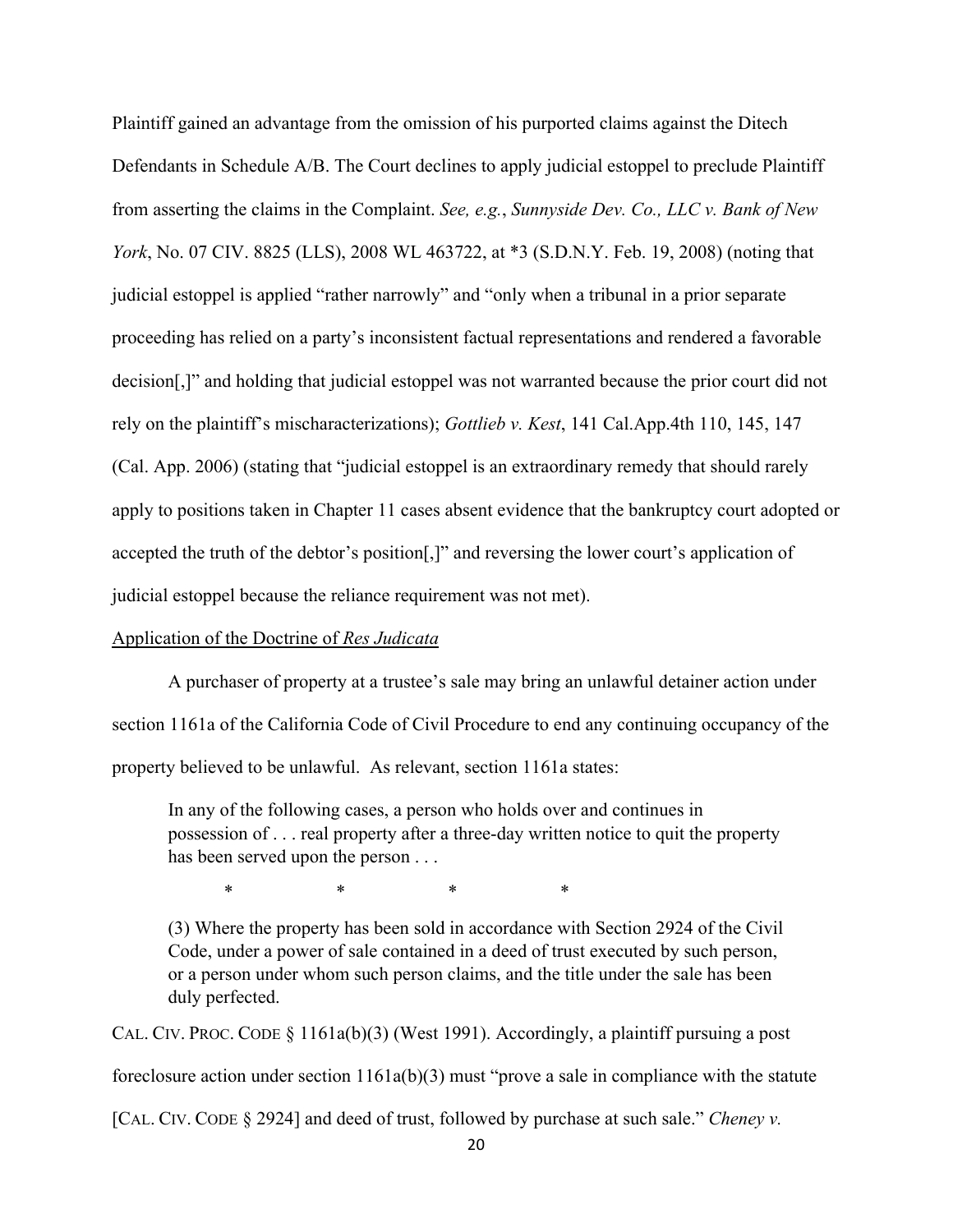*Trauzettel*, 9 Cal. 2d 158, 158, 69 P.2d 832 (1937); *see also Old National Financial Services, Inc. v. Seibert,* 194 Cal.App.3d 460, 461 (1987) (same).

 On January 23, 2019, Breckenridge commenced the Unlawful Detainer Action in the California Superior Court. *See* Complaint for Unlawful Detainer Action*.* In support of that action, Breckenridge asserted, among other things, that (i) on January 4, 2019, it became the owner of the Property by purchasing it at the Foreclosure Sale; (ii) title under that sale has been duly perfected; (iii) pursuant to the recitations contained within the Trustee's Deed Upon Sale, the Foreclosure Sale, and all required notices were accomplished in compliance with the California Civil Code;<sup>27</sup> and (iv) Plaintiff's title, if any, to the Property, that existed prior to the date of sale, was extinguished by the Foreclosure Sale. *See* Complaint for Unlawful Detainer Action ¶¶ 4-6, 11. In his answer, the Plaintiff denied all the allegations in the complaint, and as affirmative defenses, asserted that "the trustee sale was defective and/or tainted with fraud and thus did not confer clear title to plaintiff." *See* Answer-Unlawful Detainer ¶¶ 2b, 3k. The Plaintiff and Breckenridge subsequently entered into the Stipulated Judgment for possession of the Property on June 6, 2019, by which Plaintiff agreed to surrender possession of the Property to Breckenridge on July 8, 2019, and pay a monetary judgment in Breckenridge's favor. *See* Stipulated Judgment at 2.

<sup>&</sup>lt;sup>27</sup> In part, the Trustee's Deed Upon Sale reads, as follows:

This conveyance is made pursuant to the authority and powers vested in said Trustee, as Trustee, or Successor Trustee, or Substituted Trustee, under that certain Deed of Trust executed by **MICHAEL L. MCCHRISTIAN, A MARRIED MAN AS HIS SOLE AND SEPARATE PROPERTY** as Trustor, recorded 2/28/2005, as Instrument No. 2005-0159780, of official Records in the Office of the Recorded of **San Diego** County, California; and pursuant to the Notice of Default recorded **11/29/2016, as Instrument No. 2016-0651594**, of Official Records of said County, Trustee having complied with all applicable statutory requirements of the State of California and performed all duties required by said Deed of Trust, including, among other things, as applicable, the mailing of copies of notices or the publication of a copy of the notice of default or the personal delivery of the copy of the notice of default or the posting of copies of the notice of sale or the publication of a copy thereof.

*See* Trustee's Deed Upon Sale at 1-2.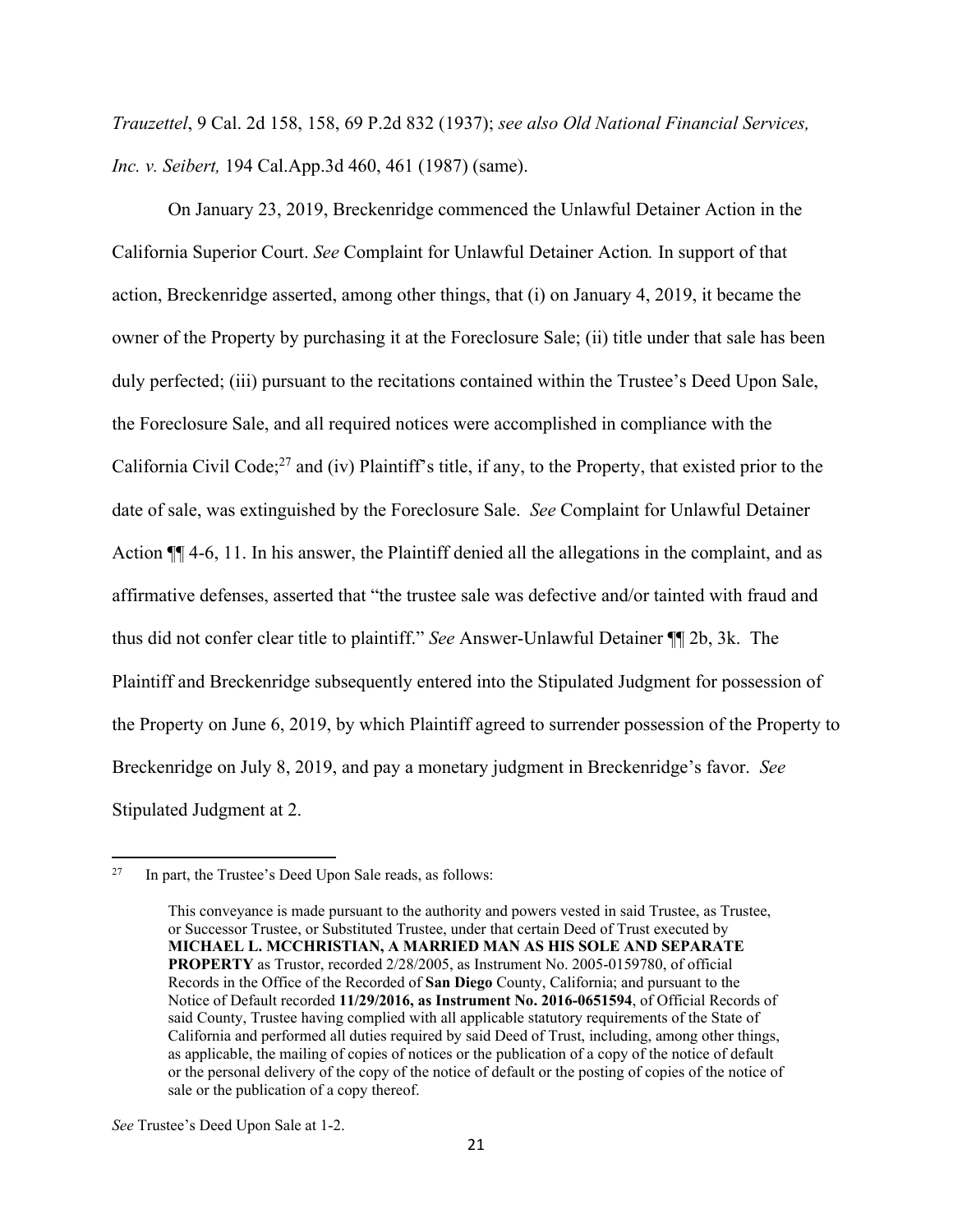A defendant may raise the affirmative defense of *res judicata* or claim preclusion by way of a motion to dismiss under Rule 12(b)(6). *See Scott v. Kuhlmann*, 746 F.2d 1377, 1378 (9th Cir.1984). The doctrine of *res judicata* "is a rule of fundamental and substantial justice, of public policy and of private peace, which should be cordially regarded and enforced by the courts." *Federated Dep't Stores, Inc. v. Moitie*, 452 U.S. 394, 401 (1981) (internal quotation marks omitted). A final judgment on the merits bars further claims by parties or their privies based on the same cause of action. The elements necessary to establish *res judicata* are: "(1) an identity of claims, (2) a final judgment on the merits, and (3) privity between parties." *Headwaters Inc. v. U.S. Forest Serv.*, 399 F.3d 1047, 1052 (9th Cir. 2005). *See Mycogen Corp. v. Monsanto Co.*, 51 P.3d 297, 301 (Cal. 2002) (explaining that in California, *res judicata* or claim preclusion prevents relitigation after a final judgment on the merits of the same cause of action in a second suit between the same parties or parties in privity with them). *See also Holcombe v. Hosmer*, 477 F.3d 1094, 1097 (9th Cir. 2007) (federal courts must apply state law regarding *res judicata* to state court judgments).

A stipulated judgment for possession in an unlawful detainer action–like the Stipulated Judgment–constitutes a final judgement for purposes of *res judicata*. *See Malkoskie v. Option One Mortgage Corp.*, 115 Cal. Rptr. 3d 821 (Ct. App. 2010). In that case, the plaintiffs' home (the "Residence") was encumbered by a note and deed of trust that identified Home Loans USA, Inc. as the beneficiary and Premier Trust Deed Services as trustee. *Id.* at 823. There, the deed of trust contained a power of sale in favor of the beneficiary. *See id.* In May 2007, the plaintiffs defaulted on the loan, and on May 30, 2007, the trustee filed a notice of default on behalf of the beneficiary. In February 2008, the trustee conducted a nonjudicial foreclosure sale of the Residence, and Wells Fargo Bank ("Wells Fargo") acquired it on a credit bid. *Id*. Wells Fargo recorded the purchase on April 18, 2008. *See id.* at 824. Thereafter, Wells Fargo instituted an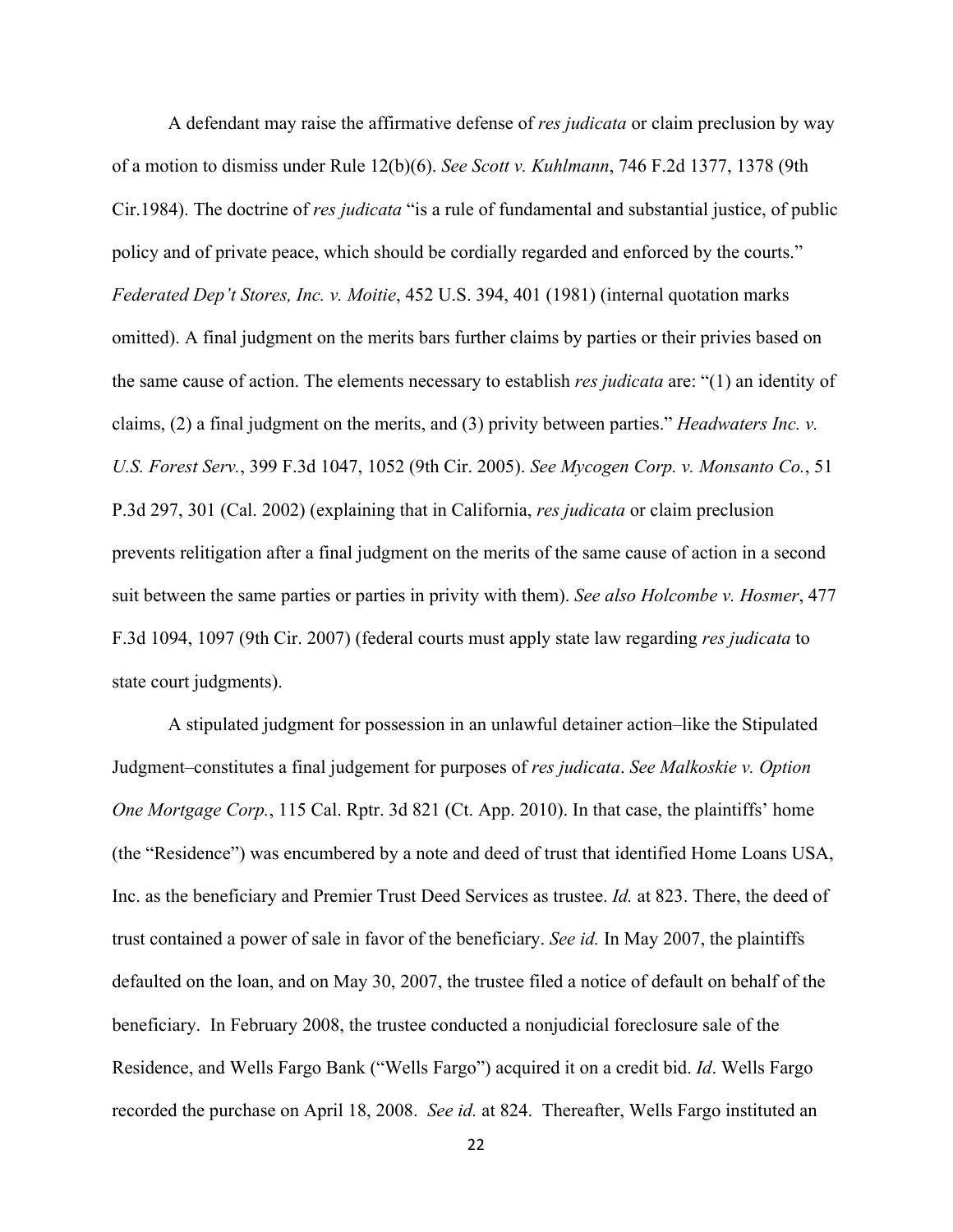unlawful detainer action against the plaintiffs. In their answer, the plaintiffs denied the material allegations in the complaint, and raised two affirmative defenses, one alleging the foreclosure sale was invalid due to improper notice and the other alleging unspecified "irregularities in the sale." *Id.* At the time of trial in that action, the parties entered into a stipulated judgment in favor of Wells Fargo. In May of 2008, the plaintiffs were evicted from the Residence. *See id.*  Thereafter, the plaintiffs sued Wells Fargo and others, for, among other things, declaratory relief, quiet title, cancellation of trustee's deed, willful wrongful foreclosure, negligent wrongful foreclosure, and wrongful eviction. *Id*. The trial court sustained the defendants' demurrer without leave to amend, and the plaintiffs appealed. As relevant, on appeal the issue was whether the stipulated judgment in the unlawful detainer action brought by Wells Fargo against the plaintiffs barred the plaintiffs' claims. *Id.*

 The court there held that the stipulated judgment barred the claims. It reasoned that "Wells Fargo expressly alleged in its complaint the specific facts it contended established it had perfected legal title to the property, including that the foreclosure sale was conducted in accordance with Civil Code section 2924[,]" and that by way of the affirmative defenses, "[t]he conduct of the sale and the validity of the resulting transfer of title to Wells Fargo were therefore directly in issue in the unlawful detainer case." *Id.* at 826. The court found that because the complaint was brought under section 1161a, it was not only "proper for limited issues pertaining to the validity of title obtained by Wells Fargo in the sale to be raised and conclusively resolved[,]" but "because the sole basis upon which Wells Fargo asserted its right to possession of the property was its 'duly perfected' legal title obtained in the nonjudicial foreclosure sale, the validity of Wells Fargo's title *had* to be resolved in the unlawful detainer action." *Id.* It found that the "[p]laintiffs' consent to judgment conclusively determined the specific factual contentions embraced by the complaint, namely that Wells Fargo had obtained valid record title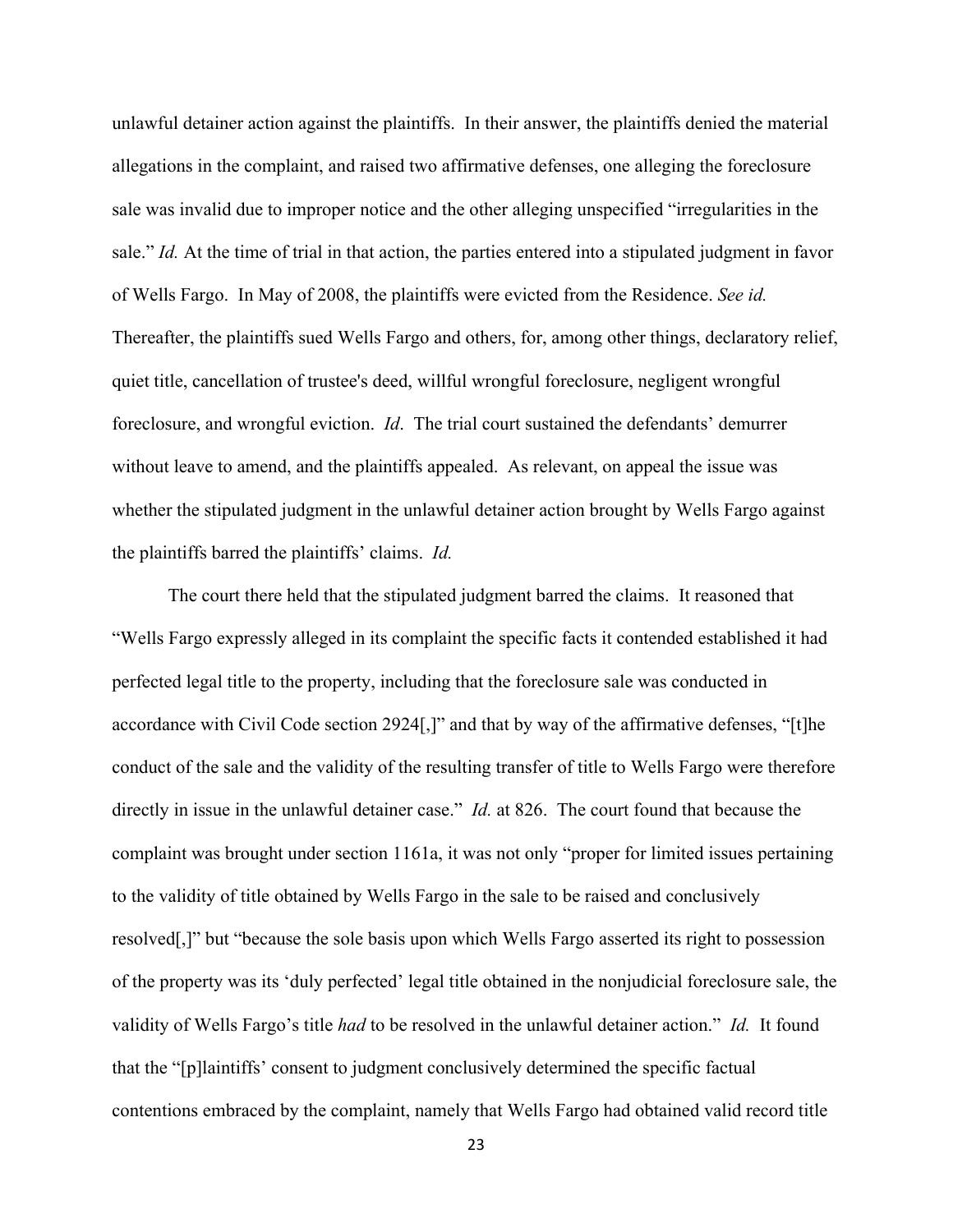pursuant to a nonjudicial foreclosure sale that had been duly conducted pursuant to statute." *Id.* at 826 ("By stipulating to judgment against them, plaintiffs conceded the validity of Wells Fargo's allegations that the sale had been duly conducted and operated to transfer 'duly perfected' legal title to the property.") *Id.* at 827. The court held that "the unlawful detainer judgment has claim preclusive effect in this action challenging the validity of Wells Fargo's title." *Id.* (citing *Vella v. Hudgins*, 20 Cal.3d 251, 255, 572 P.2d 28 (1977)). Further, it held that because all six claims against Wells Fargo were premised on the alleged invalidity of the foreclosure sale, they were precluded as a matter of law. *Id.* at 828.

 Unlawful detainer actions are summary proceedings, and parties are limited to litigating issues that are directly pertinent to whether there is a right to possession of certain premises. *Vella*, 20 Cal. 3d at 255 ("For our present purpose, it is sufficient to note that the [unlawful] detainer] proceeding is summary in character; that ordinarily, only claims bearing directly upon the right of immediate possession are cognizable and that cross-complaints and affirmative defenses, legal or equitable, are permissible only insofar as they would, if successful, 'preclude the removal of the tenant from the premises.'") (citations omitted). They have limited *res judicata* effect. *Pelletier v. Alameda Yacht Harbor*, 188 Cal. App. 3d 1551, 1552-153, 230 Cal. Rptr. 253 (Ct. App. 1986) ("Because an unlawful detainer action is a summary procedure involving only claims bearing directly upon the right of immediate possession, a judgment in unlawful detainer has very limited *res judicata* effect. Legal and equitable claims-such as questions of title and affirmative defenses-are not conclusively established unless they were fully and fairly litigated in an adversary hearing."). Here, as in *Malkoskie*, title to the Property had to be tried in the Unlawful Detainer Action and it was placed into issue by the Plaintiff's general denial to the allegations in the Complaint for Unlawful Detainer Action, and specifically by Plaintiff asserting the affirmative defenses that "the trustee sale was defective and/or tainted with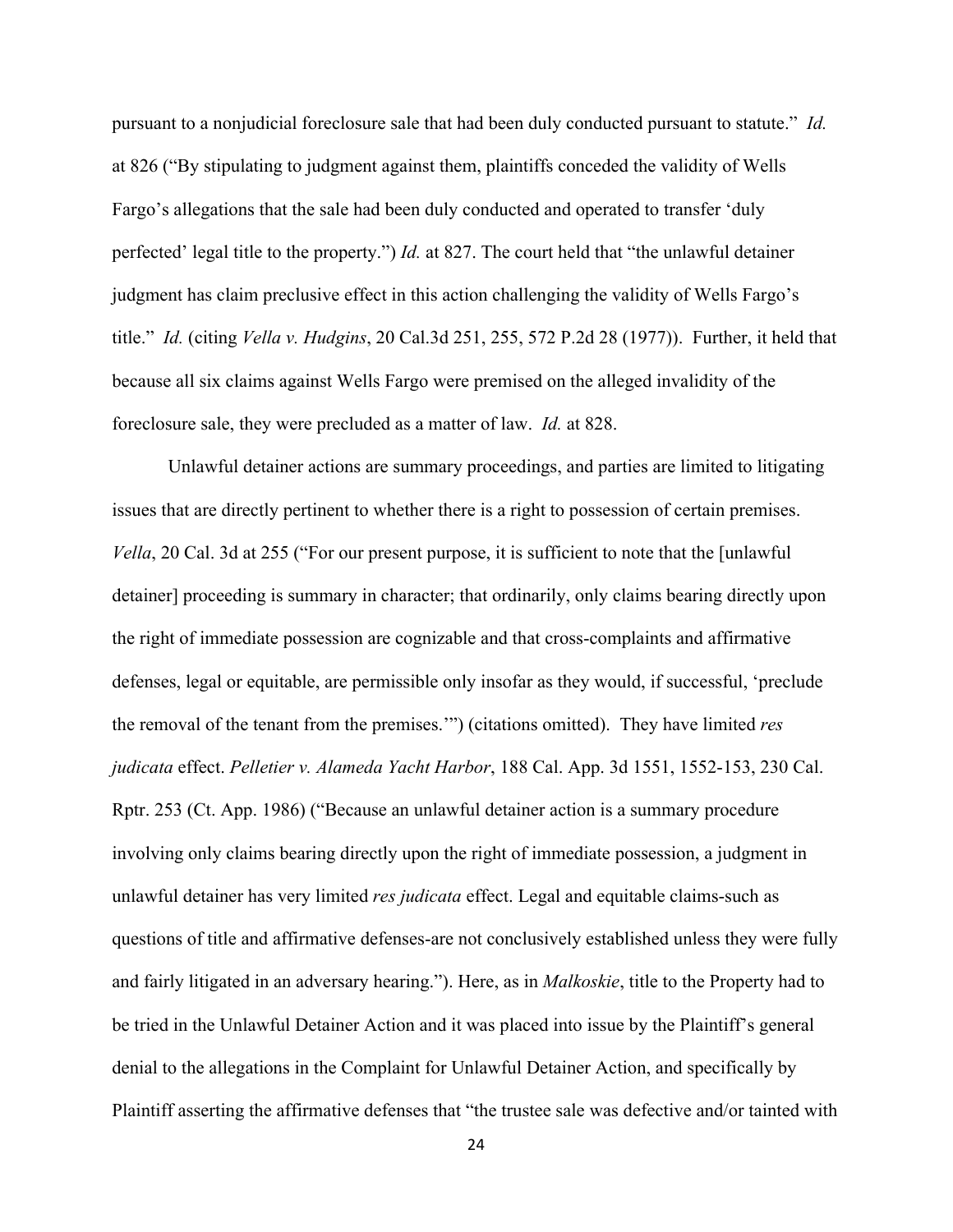fraud and thus did not confer clear title to plaintiff." *See* Answer-Unlawful Detainer ¶ 3k. In entering into the Stipulated Judgment, the Plaintiff conceded not only that Breckenridge holds proper, legal title to the Property, but that (i) on January 4, 2019, it became the owner of the Property by purchasing it at the Foreclosure Sale; (ii) title under that sale has been duly perfected; (iii) the Foreclosure Sale, and all required notices complied with section 2924 of the California Civil Code; and (iv) Plaintiff's title, if any, to the Property, that existed prior to the date of the Foreclosure Sale, was extinguished by the Foreclosure Sale. *See* Complaint for Unlawful Detainer Action  $\P\P$  4-7, 11; Stipulated Judgment at 2. Those findings preclude all of the Plaintiff's claims which challenged Breckenridge's title to the Property, and any claim premised on the alleged invalidity of the Foreclosure Sale and underlying Instruments.

Accordingly, they bar Plaintiff's claim for a declaratory judgment that the Ditech Defendants have no interest in the Property or underlying Instruments, including the Note and Deed of Trust (Count 1); and his claims to cancel the Instruments (Count 7), to quiet title (Count 8), and to set aside the Foreclosure Sale (Count 9). The Plaintiff's claims for quasi-contract (Count 2), negligence (Count 3), violations of the FDCPA (Count 4), violations of the California Business and Professional Code (Count 5), and for an accounting (Count 6) are rooted in his contention that the Ditech Defendants are not proper assignees of the Instruments, including the Note and Deed of Trust. *See* Compl. ¶¶ 111-113, 157. However, when Plaintiff stipulated that "the [F]oreclosure [S]ale and all required notices were accomplished in compliance with [state law]," and that "title under the sale had been duly perfected," he agreed that the validity of the Deed of Trust, the Trustee's Deed of Sale and the other underlying Instruments to the Foreclosure Sale was no longer in issue. The Stipulated Judgment also resolved, in Breckenridge's favor, that the foreclosing party had the right to foreclose. Plaintiff is therefore barred from raising those claims in the Complaint. *See, e.g.*, *Foulkrod v. Wells Fargo Financial*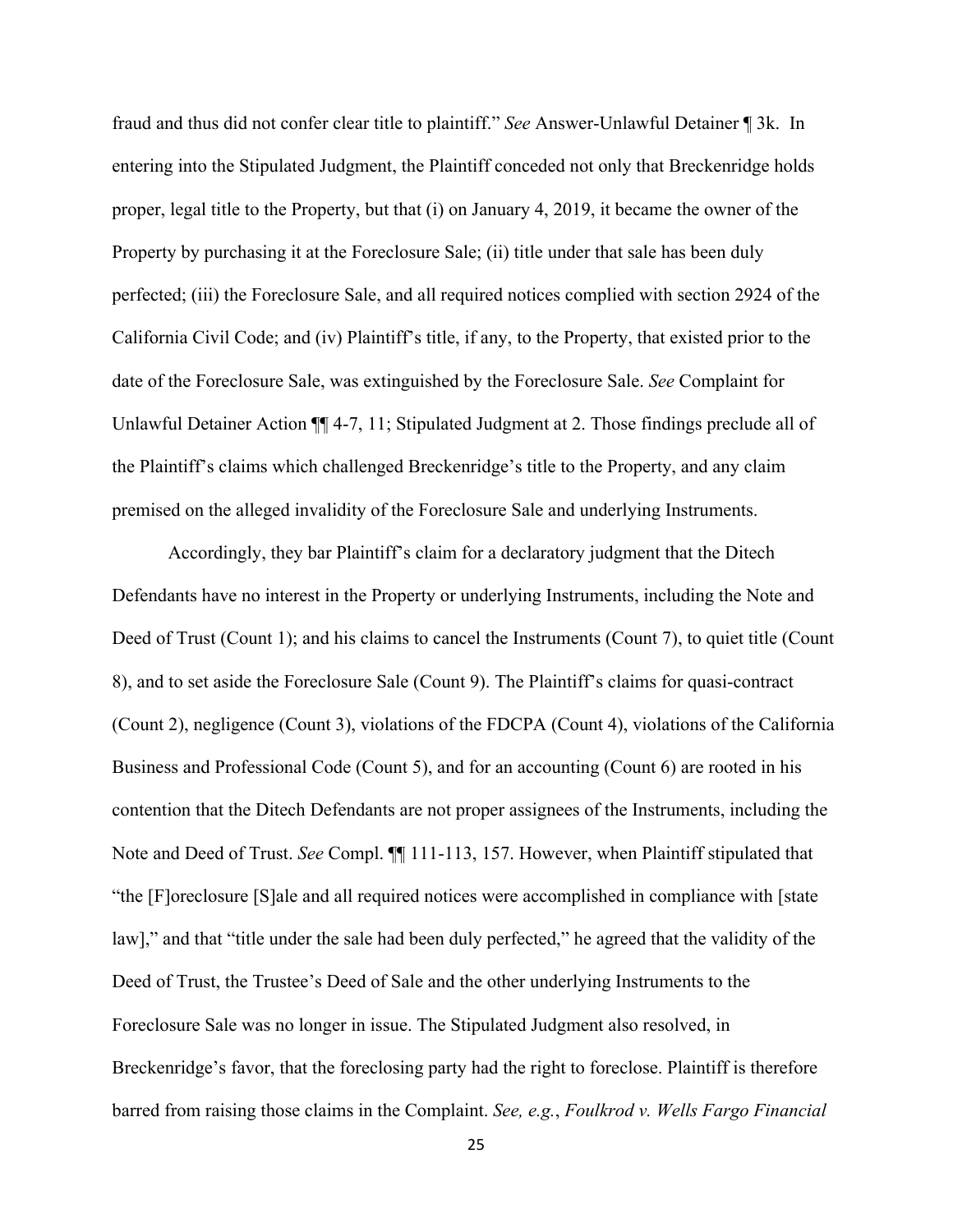*California, Inc.*, No. CV 11–732–GHK (AJWx), 2012 WL 13008150, at \*6 (C.D. Cal. Nov. 28, 2012) (applying *Malkoskie* to preclude, under collateral estoppel, plaintiff's claims predicated on lender's use of forged signatures because such allegation went to the bank's authority to conduct the foreclosure sale and convey title, which had been fully determined through the plaintiffs to vacate unlawful detainer stipulation). Similarly, here Plaintiff's claims also are barred by application of the doctrine of *res judicata.* 

## Whether to Grant Plaintiff Leave to Replead

Rule 15 of the Federal Rules of Civil Procedure<sup>28</sup> provides that, except in circumstances not relevant here, "a party may amend its pleading only with the opposing party's written consent or the court's leave. The court should freely give leave when justice so requires." Fed. R. Civ. P.  $15(a)(2)$ . "[I]t is within the sound discretion of the district court to grant or deny leave to amend." *McCarthy v. Dun & Bradstreet Corp.,* 482 F.3d 184, 200 (2d Cir.2007). "A district court has discretion to deny leave for good reason, including futility, bad faith, undue delay, or undue prejudice to the opposing party." *Id.* (citing *Foman v. Davis,* 371 U.S. 178, 182 (1962)); *see also Anthony v. City of New York,* 339 F.3d 129, 138 n.5 (2d Cir.2003) ("We have interpreted [Rule 15] in favor of allowing. . . amendment absent a showing by the non-moving party of bad faith or undue prejudice."). In this circuit, courts deny requests for leave to amend when the amendment would be futile. *See Loreley Fin. (Jersey) No. 3 Ltd. v. Wells Fargo Sec., LLC*, 797 F.3d 160, 190 (2d Cir. 2015) (noting that "futility" is "grounds on which denial of leave to amend has long been held proper" and that "leave may be denied where amendment would be futile"); *Williams v. Citigroup Inc.,* 659 F.3d 208, 214 (2d Cir. 2011) ("It is well established that leave to amend need not be granted where the proposed amendment would be futile.") (internal

<sup>&</sup>lt;sup>28</sup> Rule 15 is made applicable herein by Bankruptcy Rule 7015.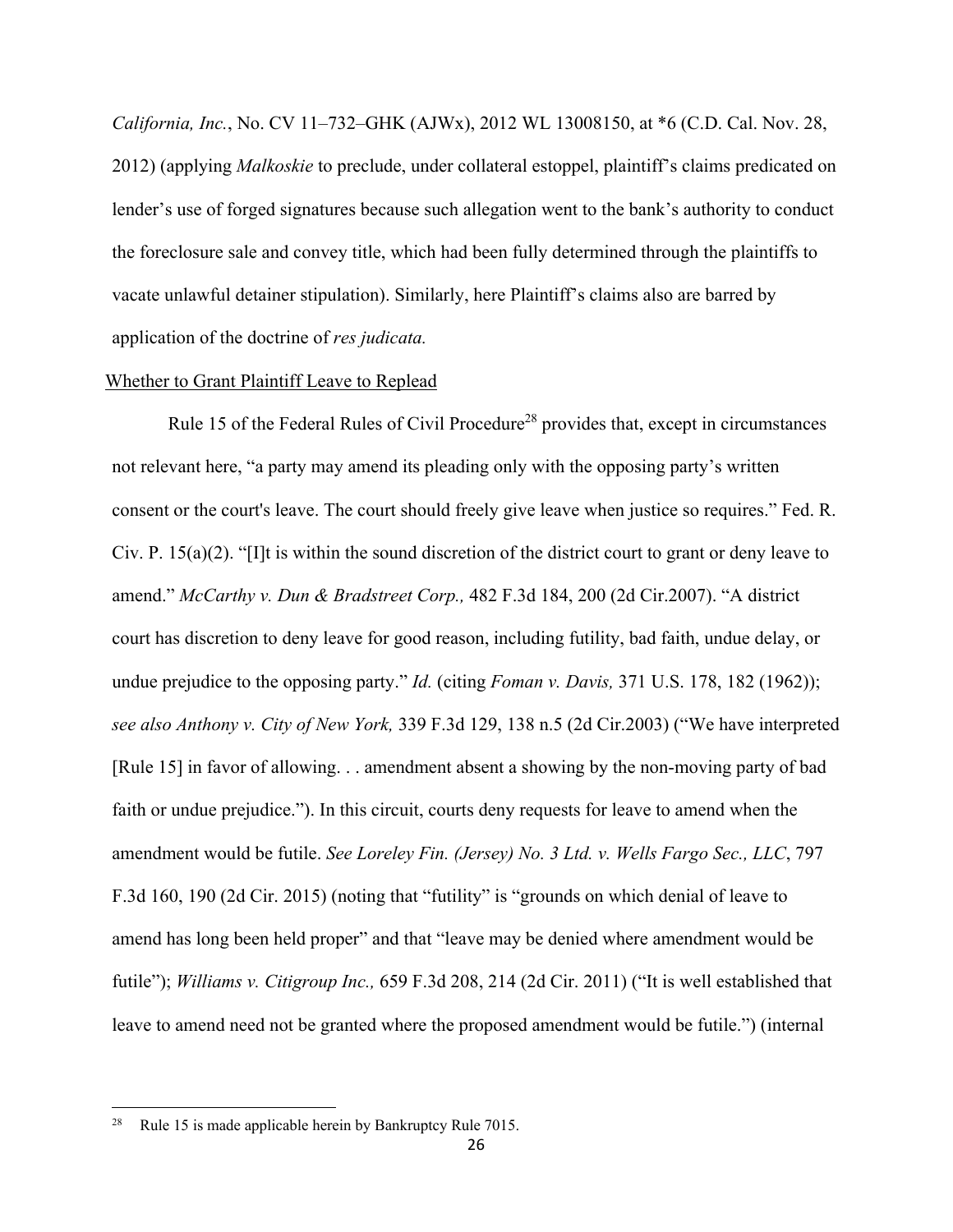quotation marks omitted and citing *Advanced Magnetics, Inc. v. Bayfront Partners, Inc*., 106 F.3d 11, 18 (2d Cir.1997).

Plaintiff maintains that he should be granted leave to amend the Complaint because of alleged "admissions contained in the Defendant's pleadings regarding the nature of the purported relationships by and between the parties, and the identification of a necessary party to the proceedings by the Defendant." Opposition at 3. He "respectfully requests leave to amend the complaint to conform to the Defendant's admissions." *Id*. Plaintiff further alleges that "[s]pecifically, the Defendant, Ditech admitted that it is NOT the holder or beneficiary of Plaintiff's Note and Deed of Trust, and that it is acting exclusively as the purported 'Loan Servicer,' and not as a Lender. Defendant Ditech has also admitted that it asserts that there is a trustee for the trust that purports to hold Plaintiff's Note and Deed of Trust. Accordingly, that trustee is a further necessary party to these proceedings." *Id.* However, no amendment by Plaintiff can cure the fatal deficiencies in this adversary proceeding–that the claims asserted are barred by the doctrine of *res judicata*. Plaintiff was afforded a full and fair opportunity to assert his claims in the Unlawful Detainer Action, which he did, and when he voluntarily entered into the Stipulated Judgment in favor of Breckenridge, he agreed that his claims in the Unlawful Detainer Action were without merit. In entering the Stipulated Judgment, Plaintiff validated the Instruments and procedures leading up to, and including, the Foreclosure Sale, which he now disputes.

Plaintiff suggests that he may cure the fatal deficiency—*res judicata*—by joining the trustee for the trust that purports to hold his Note and Deed of Trust. However, joining a party cannot cure the defect. *Wittich v. Wittich*, No. 06CV1635(JFB)(WDW), 2006 WL 3437407, at \*7 (E.D.N.Y. Nov. 29, 2006) (finding that there are no allegations that could cure the complaint's infirmities under *res judicata,* denying plaintiff's request to join an indispensable part*y* and